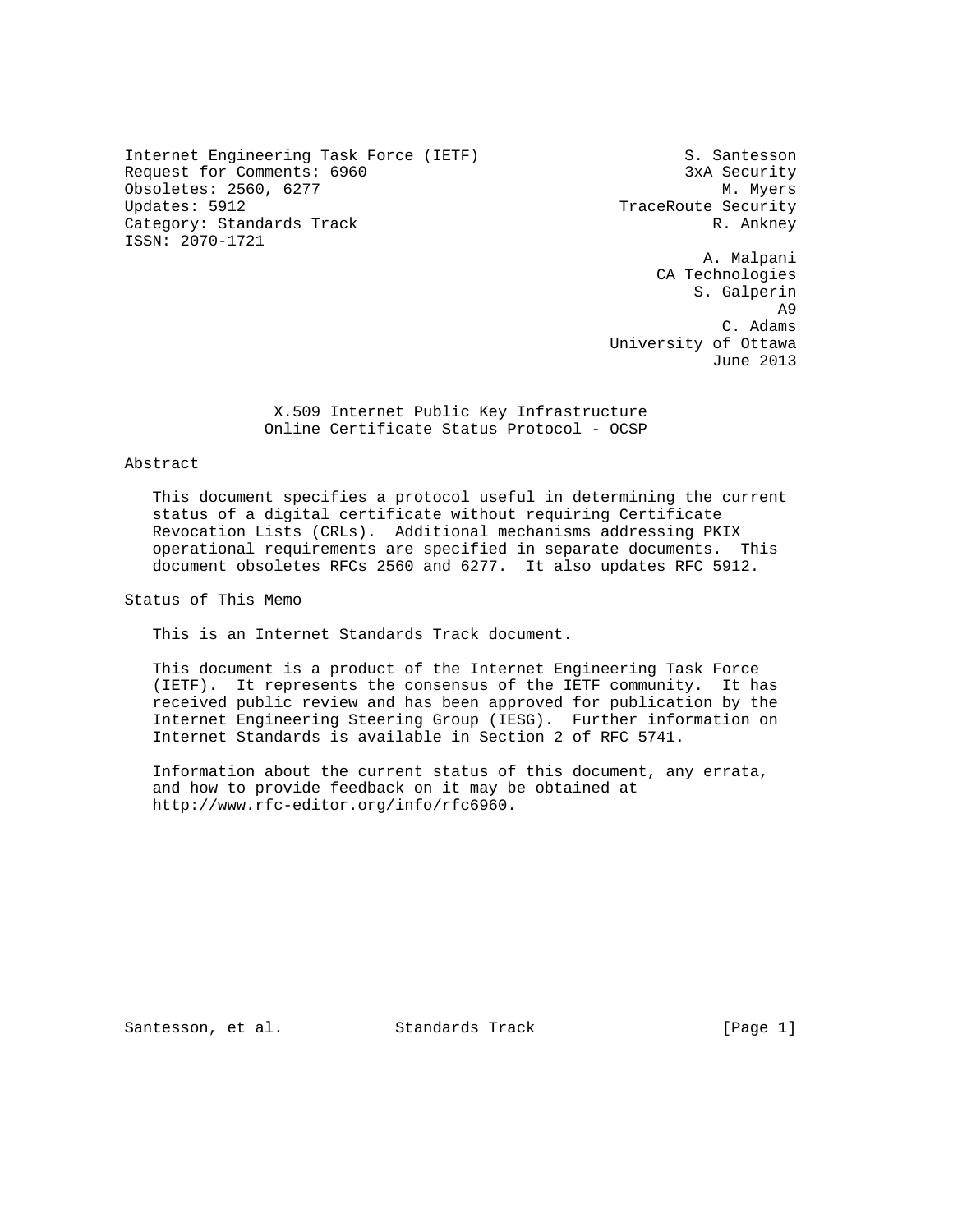# Copyright Notice

 Copyright (c) 2013 IETF Trust and the persons identified as the document authors. All rights reserved.

 This document is subject to BCP 78 and the IETF Trust's Legal Provisions Relating to IETF Documents

 (http://trustee.ietf.org/license-info) in effect on the date of publication of this document. Please review these documents carefully, as they describe your rights and restrictions with respect to this document. Code Components extracted from this document must include Simplified BSD License text as described in Section 4.e of the Trust Legal Provisions and are provided without warranty as described in the Simplified BSD License.

Table of Contents

| 2.4. Semantics of this Update, next Update, and produced At  9 |
|----------------------------------------------------------------|
|                                                                |
| 2.6. OCSP Signature Authority Delegation 10                    |
|                                                                |
|                                                                |
|                                                                |
|                                                                |
| 3.2. Signed Response Acceptance Requirements 10                |
|                                                                |
|                                                                |
| 4.1.1. ASN.1 Specification of the OCSP Request 11              |
| 4.1.2. Notes on OCSP Requests 13                               |
|                                                                |
| 4.2.1. ASN.1 Specification of the OCSP Response 14             |
| 4.2.2. Notes on OCSP Responses 16                              |
|                                                                |
| 4.2.2.2. Authorized Responders 16                              |
| 4.2.2.2.1. Revocation Checking of                              |
| an Authorized Responder 17                                     |
| 4.2.2.3. Basic Response 18                                     |
| 4.3. Mandatory and Optional Cryptographic Algorithms 19        |
|                                                                |

Santesson, et al. Standards Track [Page 2]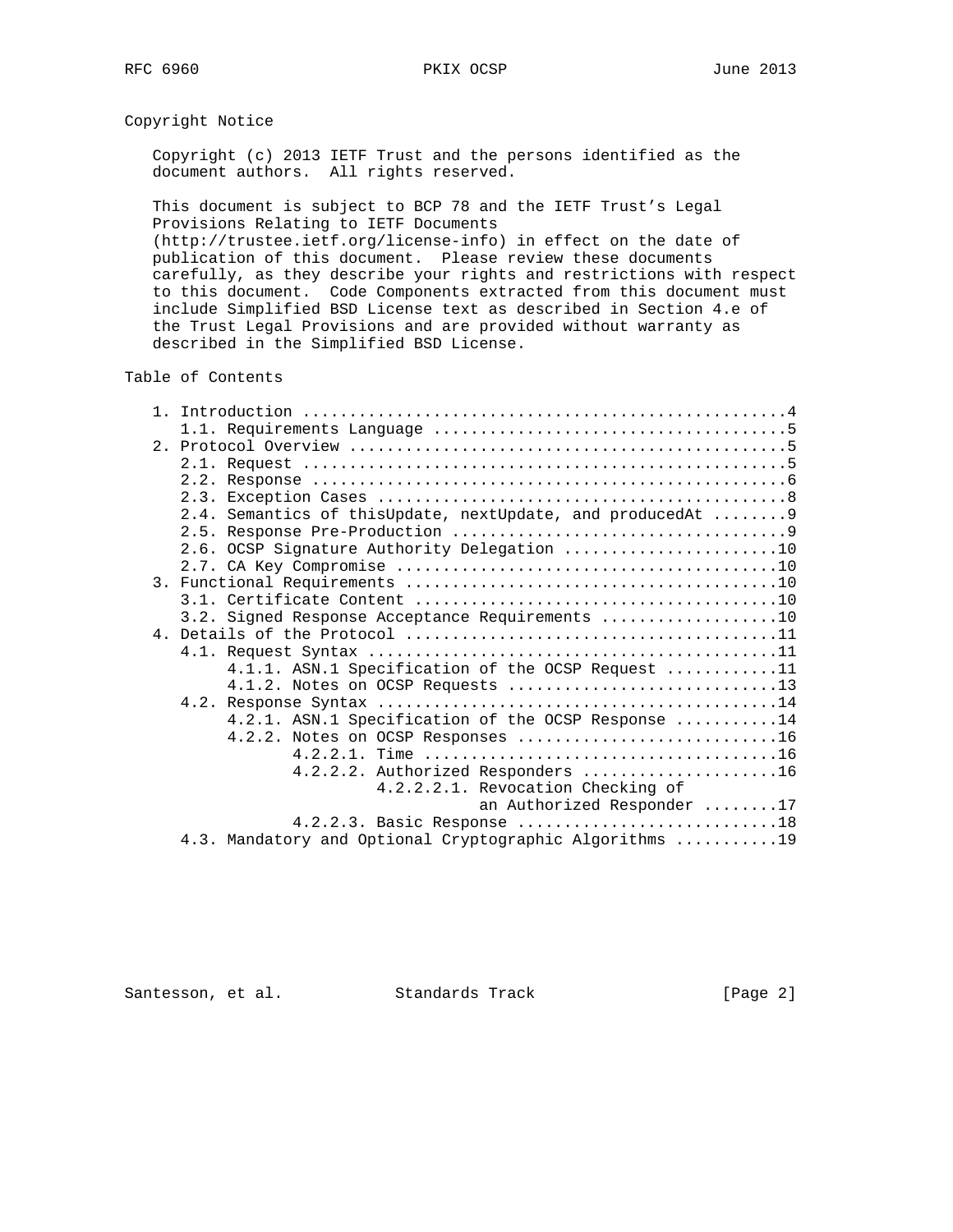|  | 4.4.3. Acceptable Response Types 20                 |
|--|-----------------------------------------------------|
|  |                                                     |
|  | 4.4.5. CRL Entry Extensions 21                      |
|  |                                                     |
|  | 4.4.7. Preferred Signature Algorithms 22            |
|  | 4.4.7.1. Extension Syntax 23                        |
|  | 4.4.7.2. Responder Signature Algorithm Selection 24 |
|  | 4.4.7.2.1. Dynamic Response 24                      |
|  | 4.4.7.2.2. Static Response 25                       |
|  | 4.4.8. Extended Revoked Definition 25               |
|  |                                                     |
|  |                                                     |
|  | 5.1.1. Use of Insecure Algorithms 27                |
|  | 5.1.2. Man-in-the-Middle Downgrade Attack 27        |
|  | 5.1.3. Denial-of-Service Attack 28                  |
|  |                                                     |
|  |                                                     |
|  |                                                     |
|  |                                                     |
|  |                                                     |
|  |                                                     |
|  |                                                     |
|  |                                                     |
|  |                                                     |
|  |                                                     |
|  |                                                     |
|  |                                                     |
|  |                                                     |
|  |                                                     |

Santesson, et al. Standards Track [Page 3]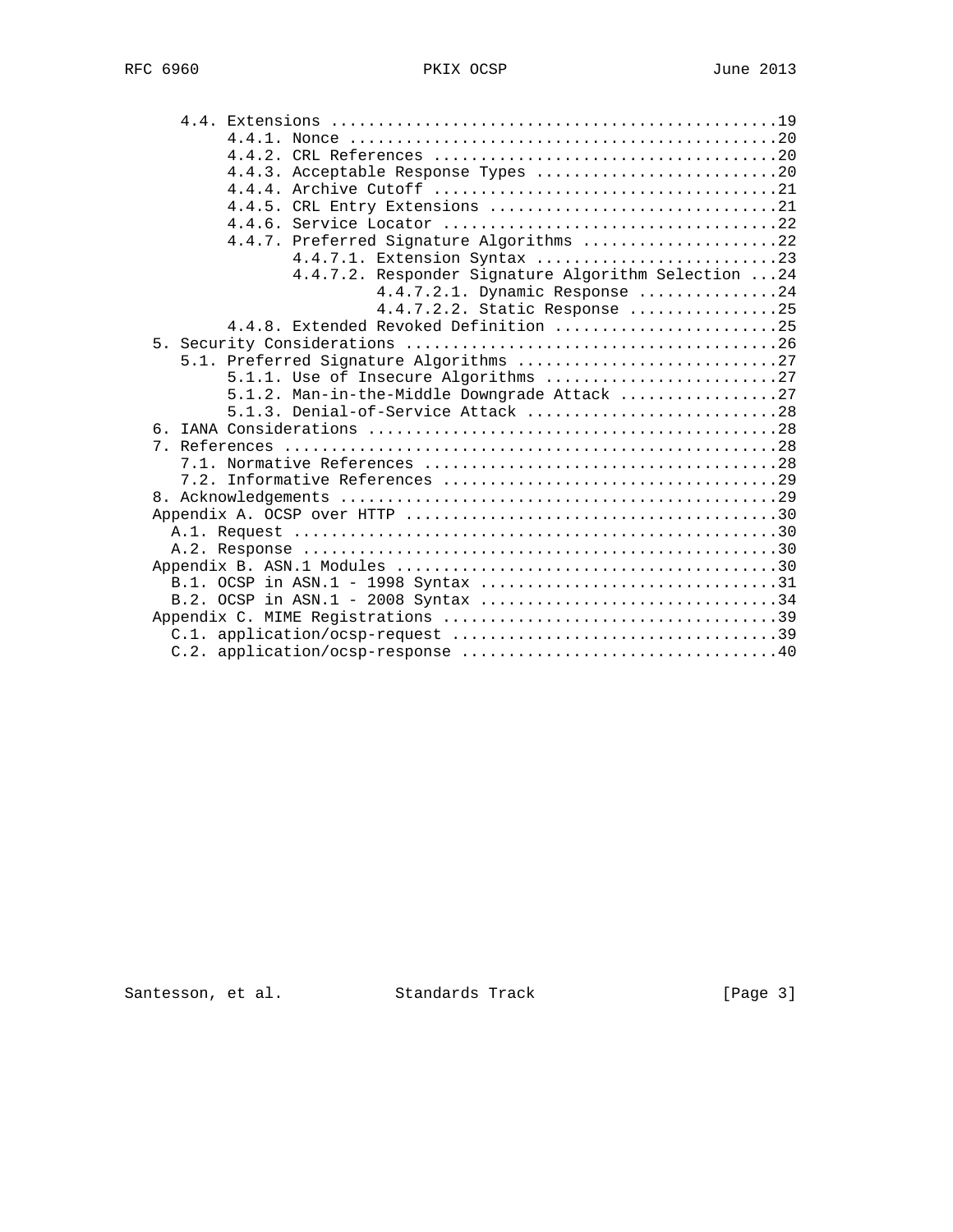1. Introduction

 This document specifies a protocol useful in determining the current status of a digital certificate without requiring CRLs. Additional mechanisms addressing PKIX operational requirements are specified in separate documents.

 This specification obsoletes [RFC2560] and [RFC6277]. The primary reason for the publication of this document is to address ambiguities that have been found since the publication of RFC 2560. This document differs from RFC 2560 in only a few areas:

- o Section 2.2 extends the use of the "revoked" response to allow this response status for certificates that have never been issued.
- o Section 2.3 extends the use of the "unauthorized" error response, as specified in [RFC5019].
- o Sections 4.2.1 and 4.2.2.3 state that a response may include revocation status information for certificates that were not included in the request, as permitted in [RFC5019].
- o Section 4.2.2.2 clarifies when a responder is considered an Authorized Responder.
- o Section 4.2.2.3 clarifies that the ResponderID field corresponds to the OCSP responder signer certificate.
- o Section 4.3 changes the set of cryptographic algorithms that clients must support and the set of cryptographic algorithms that clients should support as specified in [RFC6277].
- o Section 4.4.1 specifies, for the nonce extension, ASN.1 syntax that was missing in RFC 2560.
- o Section 4.4.7 specifies a new extension that may be included in a request message to specify signature algorithms the client would prefer the server use to sign the response as specified in [RFC6277].
- o Section 4.4.8 specifies a new extension that indicates that the responder supports the extended use of the "revoked" response for non-issued certificates defined in Section 2.2.
- o Appendix B.2 provides an ASN.1 module using the 2008 syntax of ASN.1, which updates [RFC5912].

Santesson, et al. Standards Track [Page 4]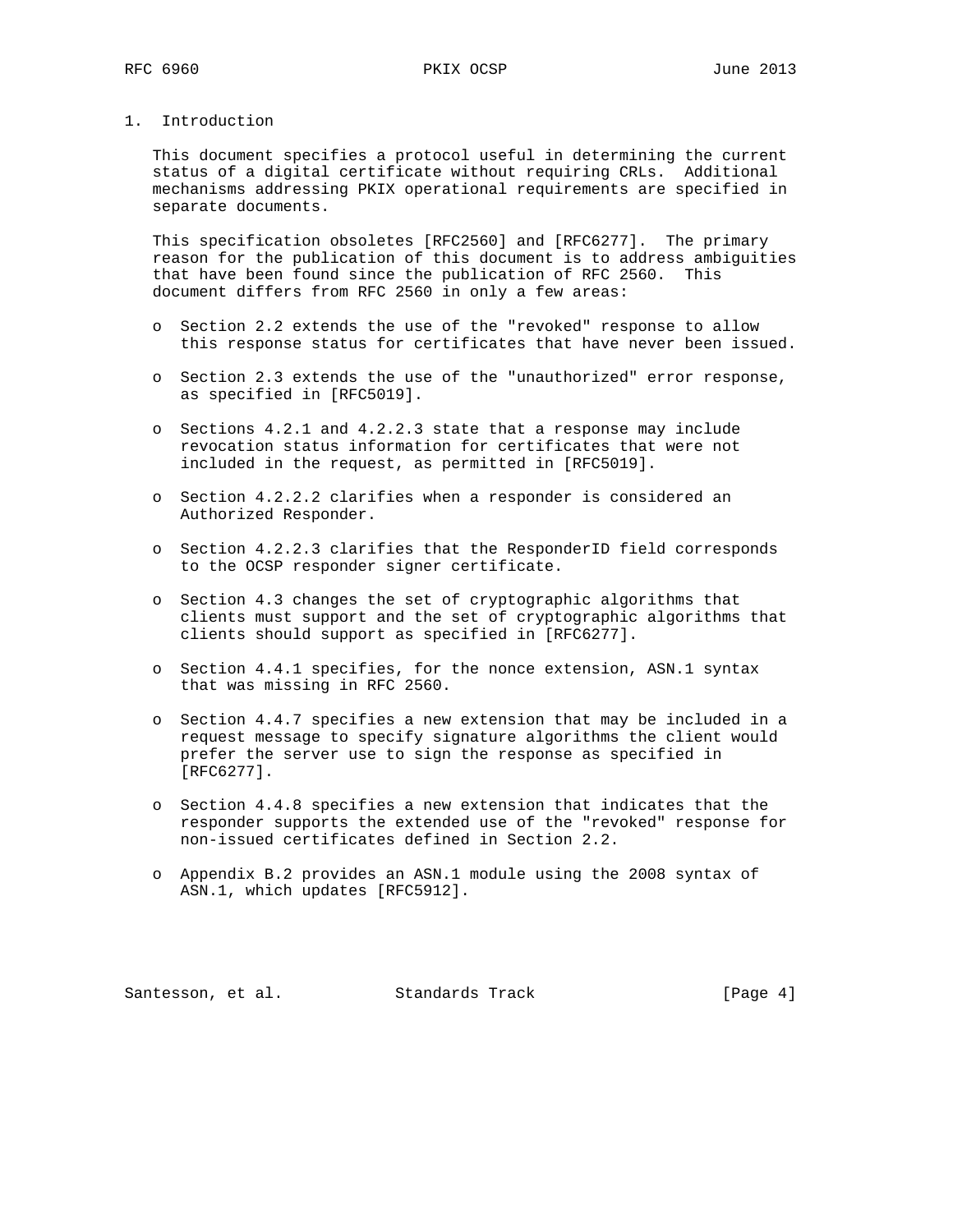An overview of the protocol is provided in Section 2. Functional requirements are specified in Section 3. Details of the protocol are discussed in Section 4. We cover security issues with the protocol in Section 5. Appendix A defines OCSP over HTTP, Appendix B provides ASN.1 syntactic elements, and Appendix C specifies the MIME types for the messages.

#### 1.1. Requirements Language

 The key words "MUST", "MUST NOT", "REQUIRED", "SHALL", "SHALL NOT", "SHOULD", "SHOULD NOT", "RECOMMENDED", "MAY", and "OPTIONAL" in this document are to be interpreted as described in RFC 2119 [RFC2119].

2. Protocol Overview

 In lieu of, or as a supplement to, checking against a periodic CRL, it may be necessary to obtain timely information regarding the revocation status of certificates (cf. [RFC5280], Section 3.3). Examples include high-value funds transfers or large stock trades.

 The Online Certificate Status Protocol (OCSP) enables applications to determine the (revocation) state of identified certificates. OCSP may be used to satisfy some of the operational requirements of providing more timely revocation information than is possible with CRLs and may also be used to obtain additional status information. An OCSP client issues a status request to an OCSP responder and suspends acceptance of the certificates in question until the responder provides a response.

 This protocol specifies the data that needs to be exchanged between an application checking the status of one or more certificates and the server providing the corresponding status.

## 2.1. Request

An OCSP request contains the following data:

- protocol version
- service request
- target certificate identifier
- optional extensions, which MAY be processed by the OCSP responder

Santesson, et al. Standards Track [Page 5]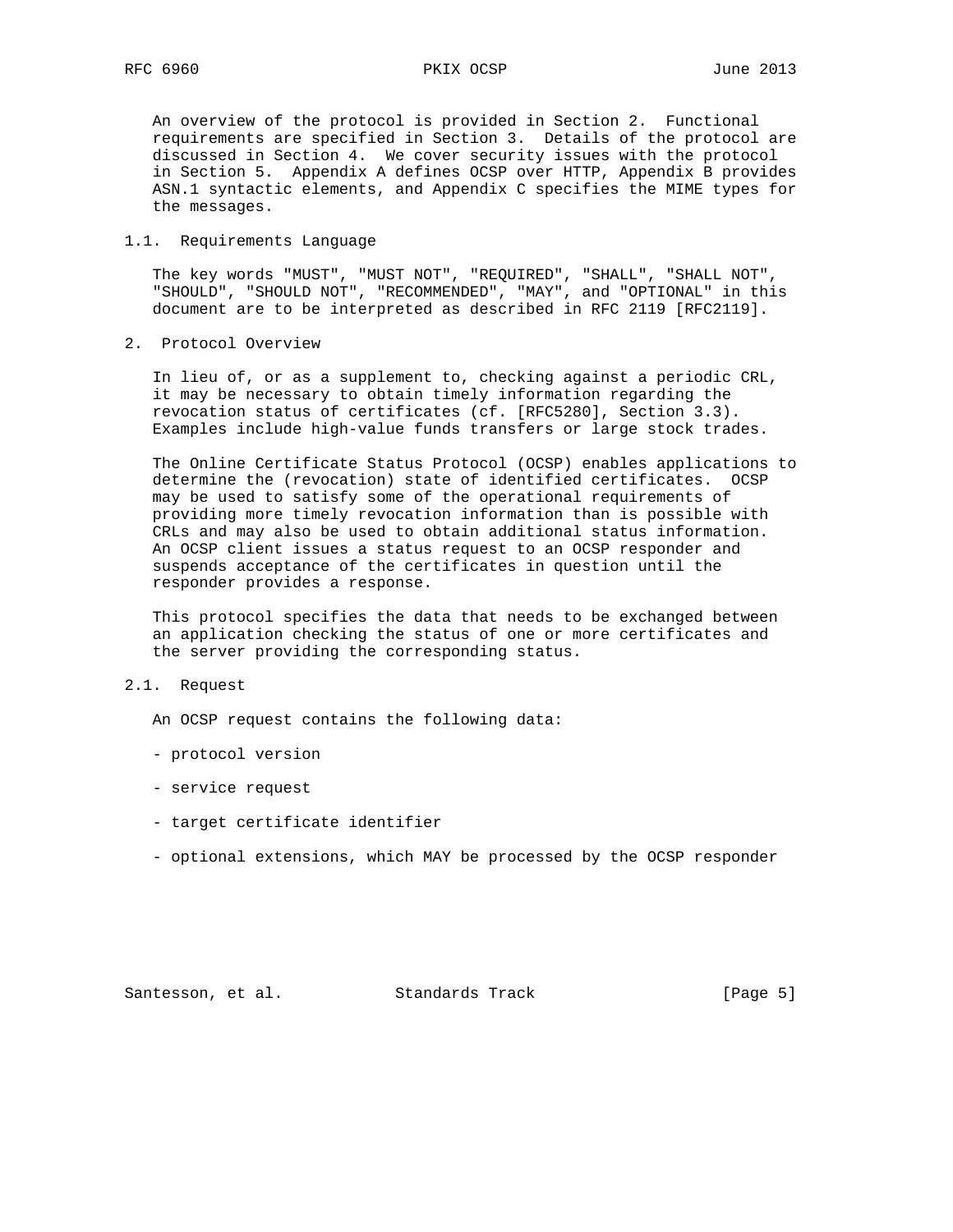Upon receipt of a request, an OCSP responder determines if:

- 1. the message is well formed,
- 2. the responder is configured to provide the requested service, and
- 3. the request contains the information needed by the responder.

 If any one of these conditions is not met, the OCSP responder produces an error message; otherwise, it returns a definitive response.

2.2. Response

 OCSP responses can be of various types. An OCSP response consists of a response type and the bytes of the actual response. There is one basic type of OCSP response that MUST be supported by all OCSP servers and clients. The rest of this section pertains only to this basic response type.

 All definitive response messages SHALL be digitally signed. The key used to sign the response MUST belong to one of the following:

- the CA who issued the certificate in question
- a Trusted Responder whose public key is trusted by the requestor
- a CA Designated Responder (Authorized Responder, defined in Section 4.2.2.2) who holds a specially marked certificate issued directly by the CA, indicating that the responder may issue OCSP responses for that CA
- A definitive response message is composed of:
- version of the response syntax
- identifier of the responder
- time when the response was generated
- responses for each of the certificates in a request
- optional extensions
- signature algorithm OID
- signature computed across a hash of the response

Santesson, et al. Standards Track [Page 6]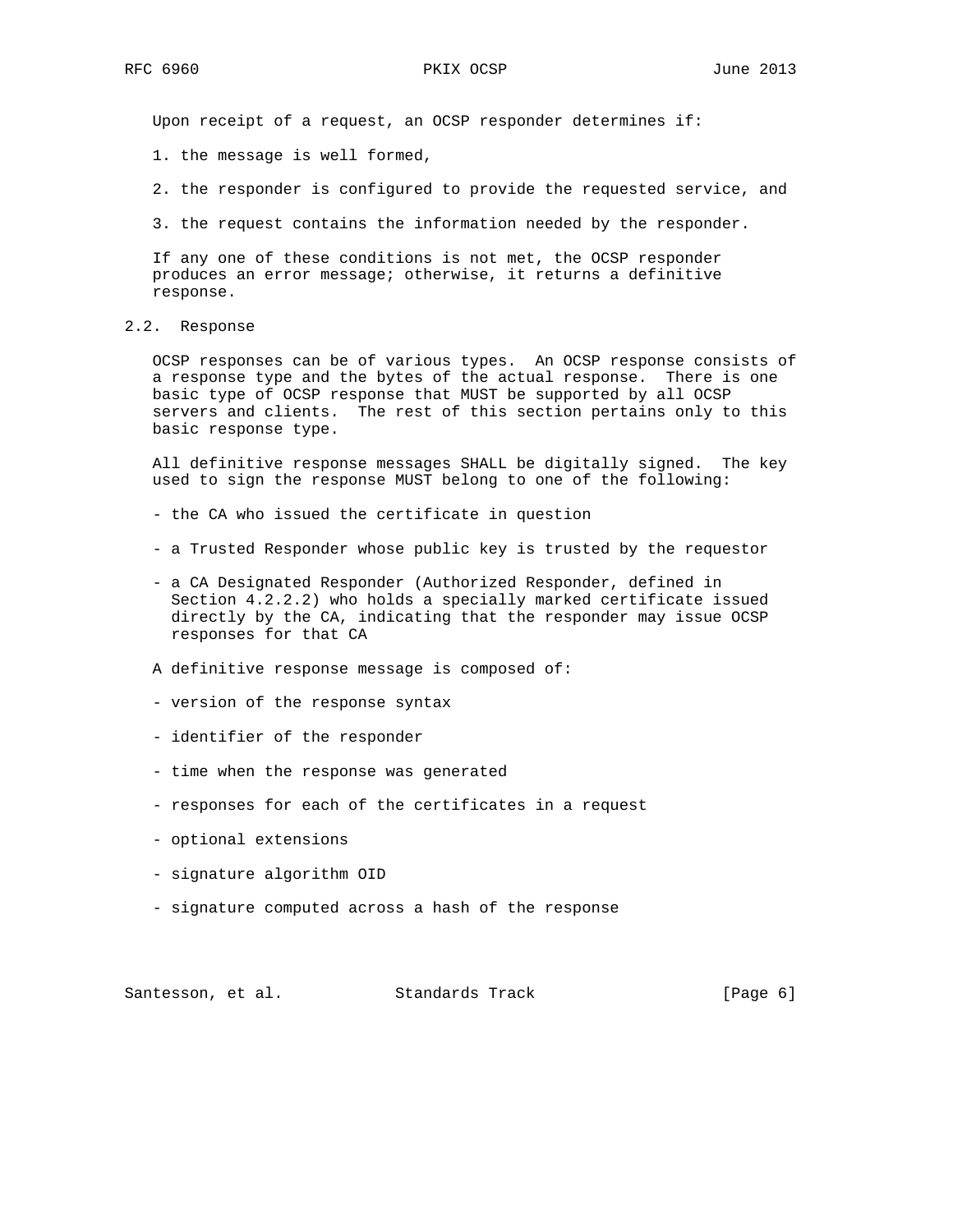The response for each of the certificates in a request consists of:

- target certificate identifier
- certificate status value
- response validity interval
- optional extensions

 This specification defines the following definitive response indicators for use in the certificate status value:

- good
- revoked
- unknown

 The "good" state indicates a positive response to the status inquiry. At a minimum, this positive response indicates that no certificate with the requested certificate serial number currently within its validity interval is revoked. This state does not necessarily mean that the certificate was ever issued or that the time at which the response was produced is within the certificate's validity interval. Response extensions may be used to convey additional information on assertions made by the responder regarding the status of the certificate, such as a positive statement about issuance, validity, etc.

 The "revoked" state indicates that the certificate has been revoked, either temporarily (the revocation reason is certificateHold) or permanently. This state MAY also be returned if the associated CA has no record of ever having issued a certificate with the certificate serial number in the request, using any current or previous issuing key (referred to as a "non-issued" certificate in this document).

 The "unknown" state indicates that the responder doesn't know about the certificate being requested, usually because the request indicates an unrecognized issuer that is not served by this responder.

 NOTE: The "revoked" status indicates that a certificate with the requested serial number should be rejected, while the "unknown" status indicates that the status could not be determined by this responder, thereby allowing the client to decide whether it wants to try another source of status information (such as a

Santesson, et al. Standards Track [Page 7]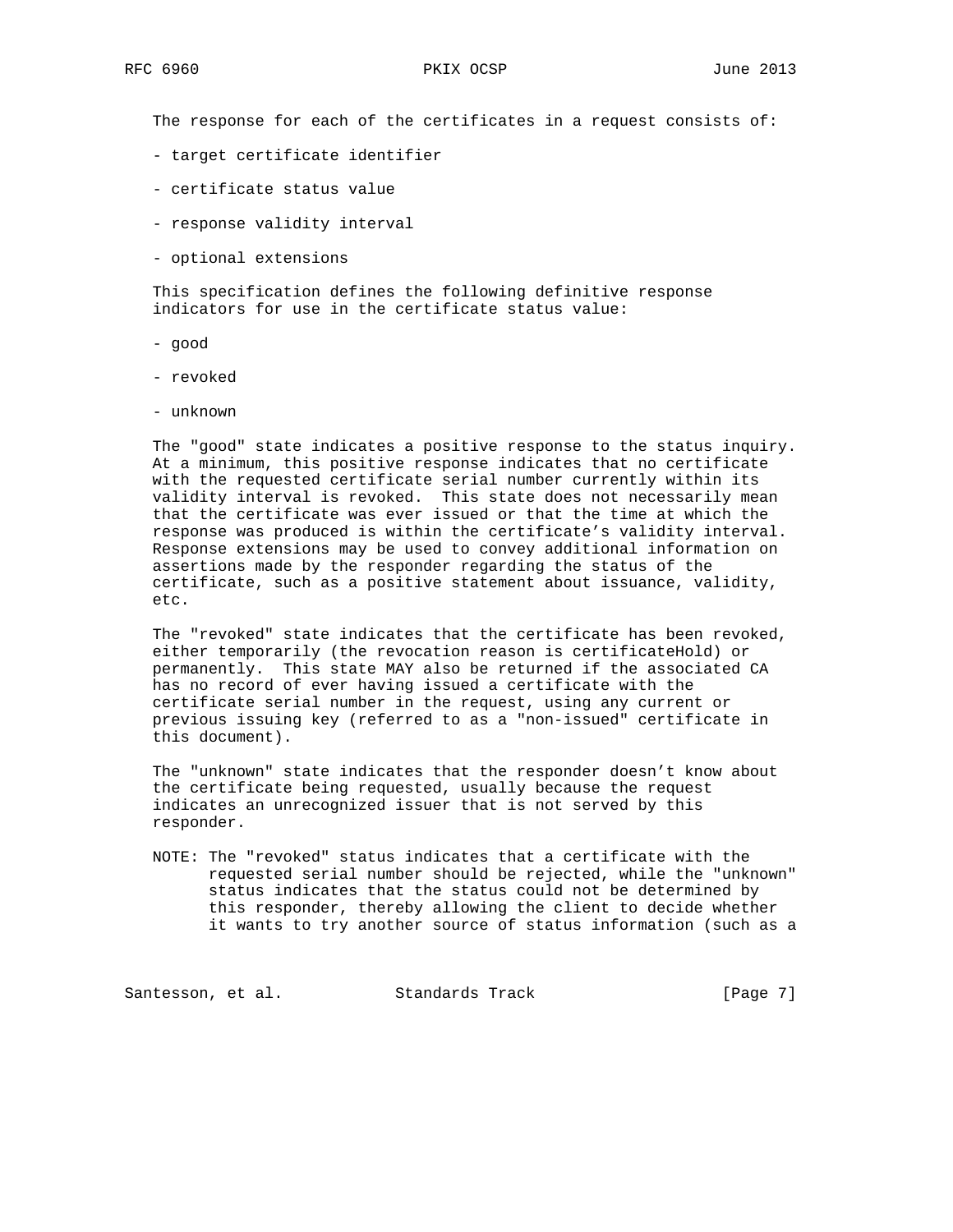CRL). This makes the "revoked" response suitable for non-issued certificates (as defined above) where the intention of the responder is to cause the client to reject the certificate rather than trying another source of status information. The "revoked" status is still optional for non-issued certificates in order to maintain backwards compatibility with deployments of RFC 2560. For example, the responder may not have any knowledge about whether a requested serial number has been assigned to any issued certificate, or the responder may provide pre-produced responses in accordance with RFC 5019 and, for that reason, is not capable of providing a signed response for all non-issued certificate serial numbers.

 When a responder sends a "revoked" response to a status request for a non-issued certificate, the responder MUST include the extended revoked definition response extension (Section 4.4.8) in the response, indicating that the OCSP responder supports the extended definition of the "revoked" state to also cover non-issued certificates. In addition, the SingleResponse related to this non-issued certificate:

- MUST specify the revocation reason certificateHold (6),
- MUST specify the revocationTime January 1, 1970, and
- MUST NOT include a CRL references extension (Section 4.4.2) or any CRL entry extensions (Section 4.4.5).
- 2.3. Exception Cases

 In case of errors, the OCSP responder may return an error message. These messages are not signed. Errors can be of the following types:

- malformedRequest
- internalError
- tryLater
- sigRequired
- unauthorized

 A server produces the "malformedRequest" response if the request received does not conform to the OCSP syntax.

Santesson, et al. Standards Track [Page 8]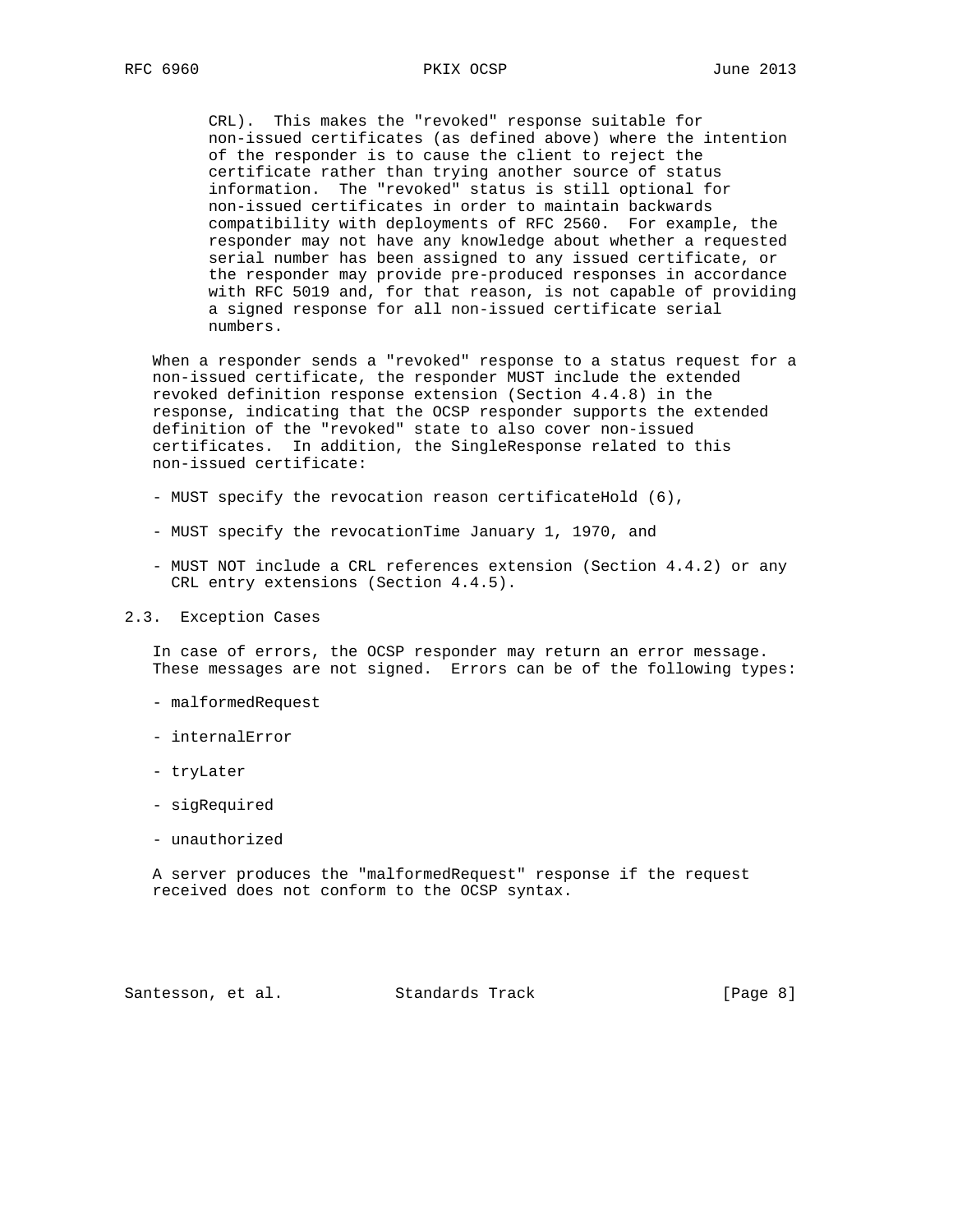The response "internalError" indicates that the OCSP responder reached an inconsistent internal state. The query should be retried, potentially with another responder.

 In the event that the OCSP responder is operational but unable to return a status for the requested certificate, the "tryLater" response can be used to indicate that the service exists but is temporarily unable to respond.

 The response "sigRequired" is returned in cases where the server requires that the client sign the request in order to construct a response.

 The response "unauthorized" is returned in cases where the client is not authorized to make this query to this server or the server is not capable of responding authoritatively (cf. [RFC5019], Section 2.2.3).

2.4. Semantics of thisUpdate, nextUpdate, and producedAt

 Responses defined in this document can contain four times - thisUpdate, nextUpdate, producedAt, and revocationTime. The semantics of these fields are:

- thisUpdate The most recent time at which the status being indicated is known by the responder to have been correct.
- nextUpdate The time at or before which newer information will be available about the status of the certificate.
- producedAt The time at which the OCSP responder signed this response.
- revocationTime The time at which the certificate was revoked or placed on hold.
- 2.5. Response Pre-Production

 OCSP responders MAY pre-produce signed responses specifying the status of certificates at a specified time. The time at which the status was known to be correct SHALL be reflected in the thisUpdate field of the response. The time at or before which newer information will be available is reflected in the nextUpdate field, while the time at which the response was produced will appear in the producedAt field of the response.

Santesson, et al. Standards Track [Page 9]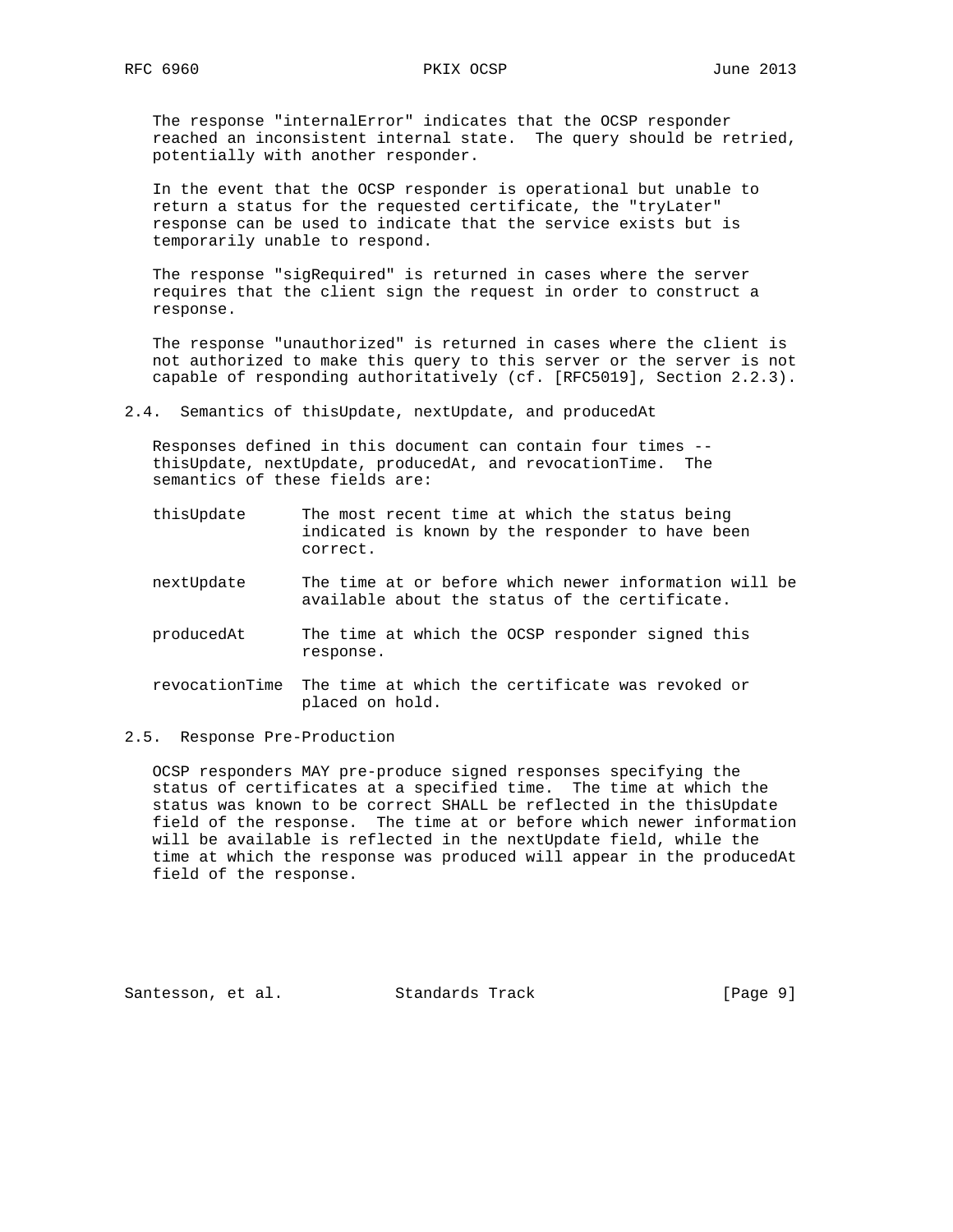## 2.6. OCSP Signature Authority Delegation

 The key that signs a certificate's status information need not be the same key that signed the certificate. A certificate's issuer explicitly delegates OCSP signing authority by issuing a certificate containing a unique value for the extended key usage extension (defined in [RFC5280], Section 4.2.1.12) in the OCSP signer's certificate. This certificate MUST be issued directly to the responder by the cognizant CA. See Section 4.2.2.2 for details.

## 2.7. CA Key Compromise

 If an OCSP responder knows that a particular CA's private key has been compromised, it MAY return the "revoked" state for all certificates issued by that CA.

3. Functional Requirements

3.1. Certificate Content

 In order to convey to OCSP clients a well-known point of information access, CAs SHALL provide the capability to include the authority information access extension (defined in [RFC5280], Section 4.2.2.1) in certificates that can be checked using OCSP. Alternatively, the accessLocation for the OCSP provider may be configured locally at the OCSP client.

 CAs that support an OCSP service, either hosted locally or provided by an Authorized Responder, MUST provide for the inclusion of a value for a Uniform Resource Identifier (URI) [RFC3986] accessLocation and the OID value id-ad-ocsp for the accessMethod in the AccessDescription SEQUENCE.

 The value of the accessLocation field in the subject certificate defines the transport (e.g., HTTP) used to access the OCSP responder and may contain other transport-dependent information (e.g., a URL).

3.2. Signed Response Acceptance Requirements

 Prior to accepting a signed response for a particular certificate as valid, OCSP clients SHALL confirm that:

- 1. The certificate identified in a received response corresponds to the certificate that was identified in the corresponding request;
- 2. The signature on the response is valid;

Santesson, et al. Standards Track [Page 10]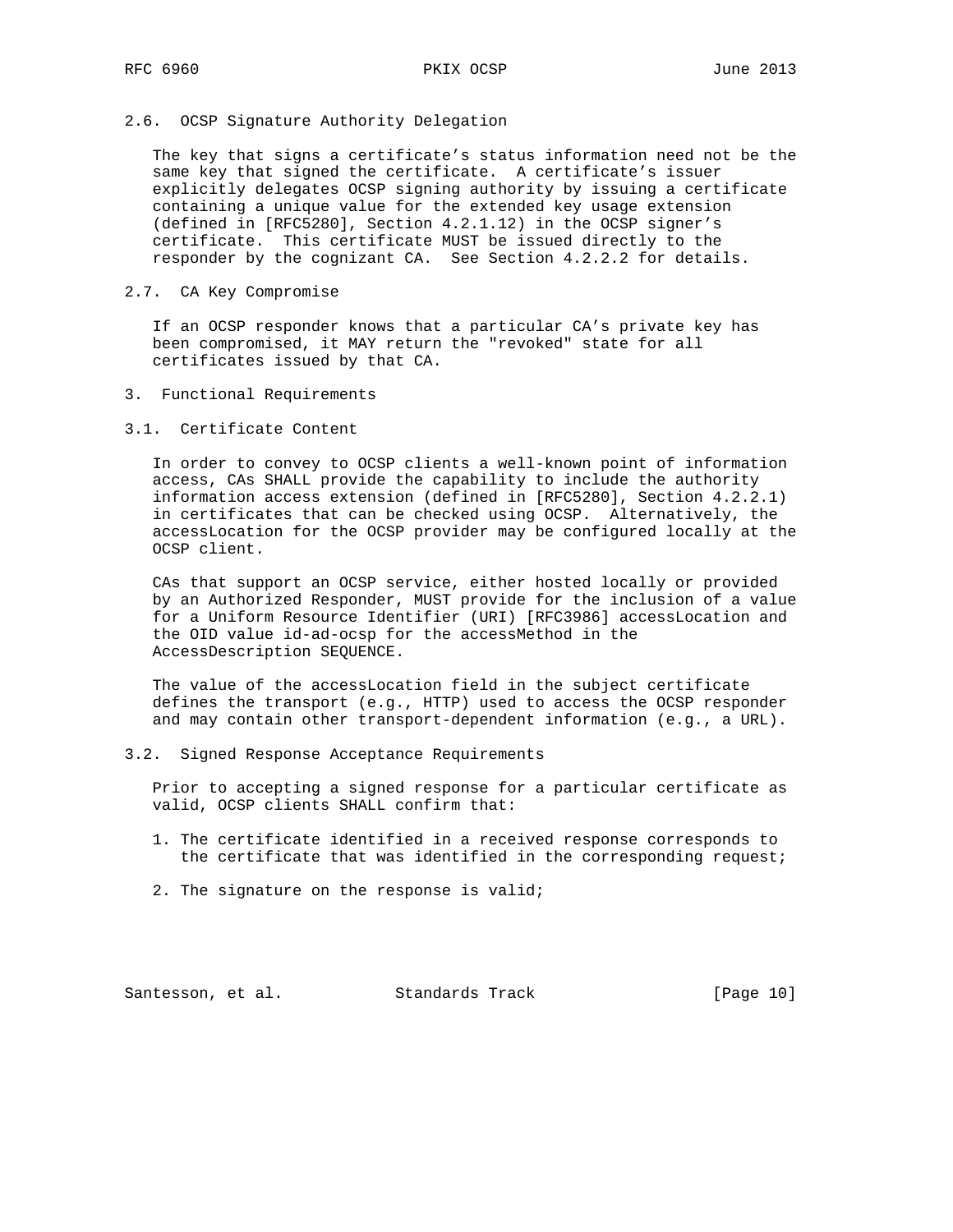- 3. The identity of the signer matches the intended recipient of the request;
- 4. The signer is currently authorized to provide a response for the certificate in question;
- 5. The time at which the status being indicated is known to be correct (thisUpdate) is sufficiently recent;
- 6. When available, the time at or before which newer information will be available about the status of the certificate (nextUpdate) is greater than the current time.
- 4. Details of the Protocol

 The ASN.1 syntax imports terms defined in [RFC5280]. For signature calculation, the data to be signed is encoded using the ASN.1 distinguished encoding rules (DER) [X.690].

 ASN.1 EXPLICIT tagging is used as a default unless specified otherwise.

 The terms imported from elsewhere are Extensions, CertificateSerialNumber, SubjectPublicKeyInfo, Name, AlgorithmIdentifier, and CRLReason.

4.1. Request Syntax

 This section specifies the ASN.1 specification for a confirmation request. The actual formatting of the message could vary, depending on the transport mechanism used (HTTP, SMTP, LDAP, etc.).

4.1.1. ASN.1 Specification of the OCSP Request

The ASN.1 structure corresponding to the OCSPRequest is:

| OCSPRequest<br>$\therefore$ $\therefore$ $=$ | <b>SEOUENCE</b>                                   |  |
|----------------------------------------------|---------------------------------------------------|--|
| tbsRequest                                   | TBSRequest,                                       |  |
| optionalSignature                            | EXPLICIT Signature OPTIONAL<br>[0]                |  |
|                                              |                                                   |  |
| TBSRequest<br>$\therefore$ $\therefore$ $=$  | SEOUENCE                                          |  |
| version                                      | EXPLICIT Version DEFAULT v1,<br>[0]               |  |
| requestorName                                | EXPLICIT GeneralName OPTIONAL,<br>[1]             |  |
| requestList                                  | SEQUENCE OF Request,                              |  |
| requestExtensions                            | EXPLICIT Extensions OPTIONAL<br>$\lceil 2 \rceil$ |  |

| Santesson, | et al. |
|------------|--------|
|------------|--------|

Standards Track [Page 11]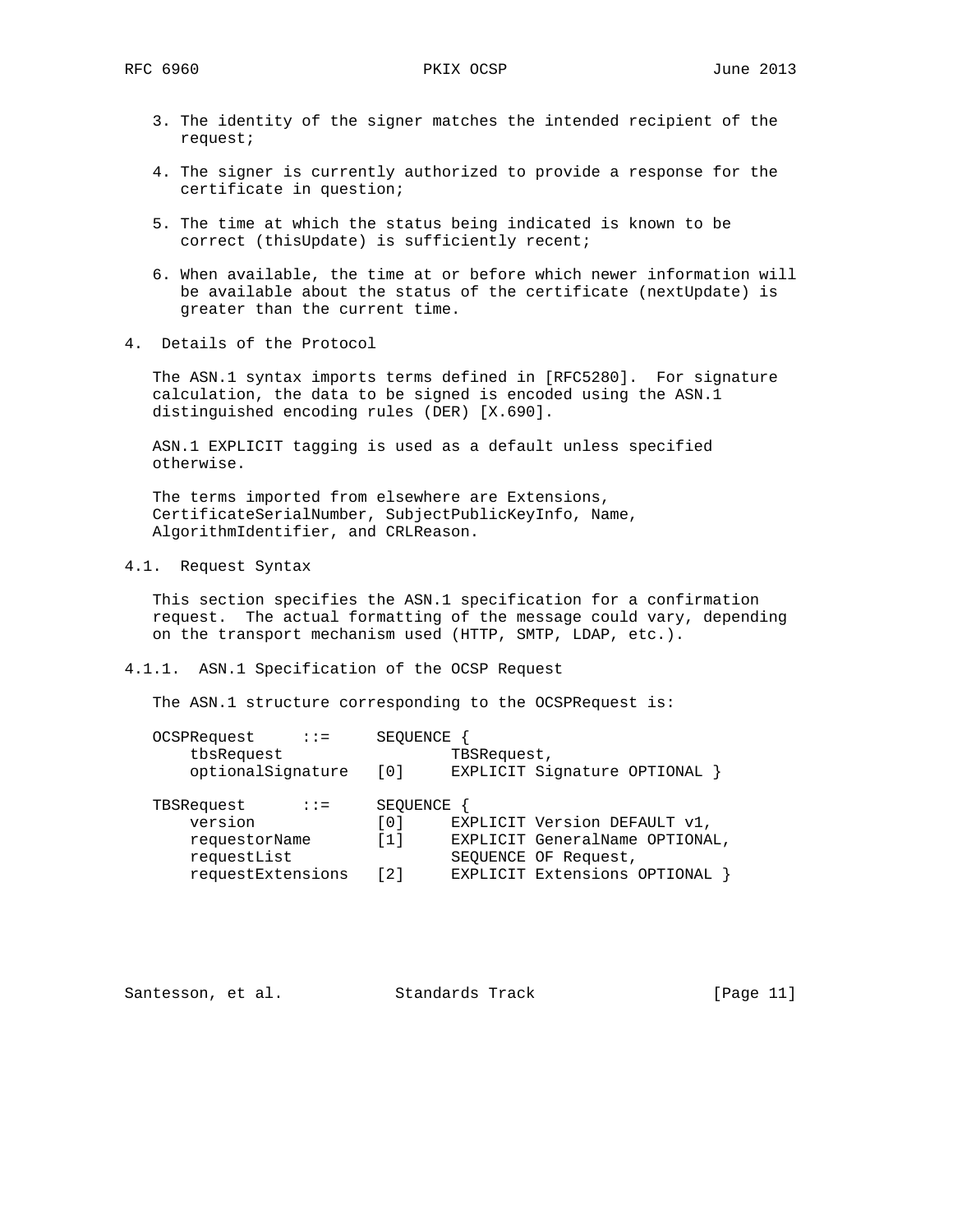Signature ::= SEQUENCE { signatureAlgorithm AlgorithmIdentifier, signature BIT STRING, certs [0] EXPLICIT SEQUENCE OF Certificate certs<br>{OPTIONAL Version  $\qquad ::=$  INTEGER  $\{ v1(0) \}$  Request ::= SEQUENCE { reqCert CertID, singleRequestExtensions [0] EXPLICIT Extensions OPTIONAL } CertID ::= SEQUENCE { hashAlgorithm AlgorithmIdentifier, issuerNameHash OCTET STRING, -- Hash of issuer's DN issuerKeyHash OCTET STRING, -- Hash of issuer's public key serialNumber CertificateSerialNumber }

The fields in OCSPRequest have the following meanings:

- o tbsRequest is the optionally signed OCSP request.
- o optionalSignature contains the algorithm identifier and any associated algorithm parameters in signatureAlgorithm; the signature value in signature; and, optionally, certificates the server needs to verify the signed response (normally up to but not including the client's root certificate).

The contents of TBSRequest include the following fields:

- o version indicates the version of the protocol, which for this document is v1(0).
- o requestorName is OPTIONAL and indicates the name of the OCSP requestor.
- o requestList contains one or more single certificate status requests.
- o requestExtensions is OPTIONAL and includes extensions applicable to the requests found in reqCert. See Section 4.4.

Santesson, et al. Standards Track [Page 12]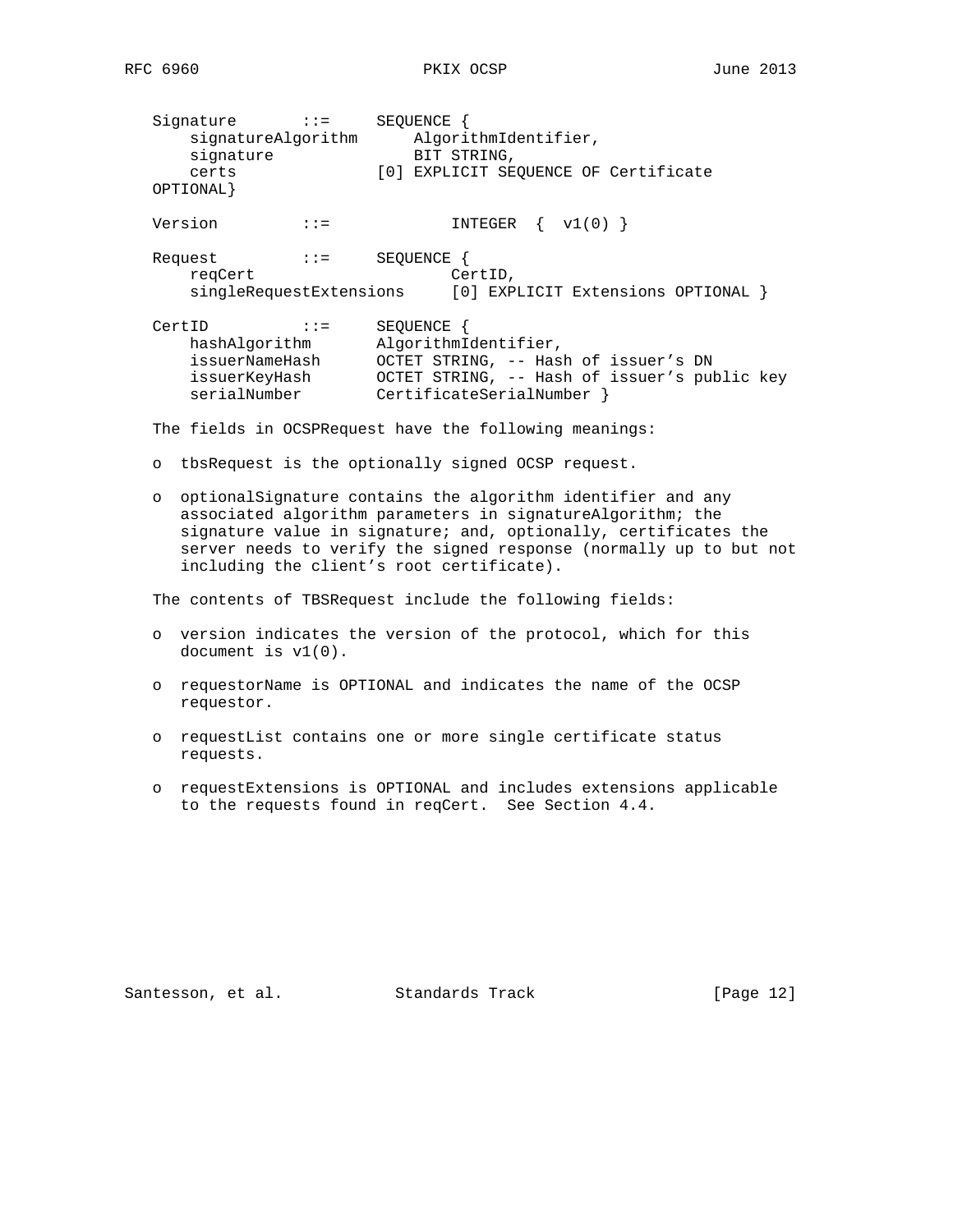The contents of Request include the following fields:

- o reqCert contains the identifier of a target certificate.
- o singleRequestExtensions is OPTIONAL and includes extensions applicable to this single certificate status request. See Section 4.4.

The contents of CertID include the following fields:

- o hashAlgorithm is the hash algorithm used to generate the issuerNameHash and issuerKeyHash values.
- o issuerNameHash is the hash of the issuer's distinguished name (DN). The hash shall be calculated over the DER encoding of the issuer's name field in the certificate being checked.
- o issuerKeyHash is the hash of the issuer's public key. The hash shall be calculated over the value (excluding tag and length) of the subject public key field in the issuer's certificate.
- o serialNumber is the serial number of the certificate for which status is being requested.

### 4.1.2. Notes on OCSP Requests

 The primary reason to use the hash of the CA's public key in addition to the hash of the CA's name to identify the issuer is that it is possible that two CAs may choose to use the same Name (uniqueness in the Name is a recommendation that cannot be enforced). Two CAs will never, however, have the same public key unless the CAs either explicitly decided to share their private key or the key of one of the CAs was compromised.

 Support for any specific extension is OPTIONAL. The critical flag SHOULD NOT be set for any of them. Section 4.4 suggests several useful extensions. Additional extensions MAY be defined in additional RFCs. Unrecognized extensions MUST be ignored (unless they have the critical flag set and are not understood).

 The requestor MAY choose to sign the OCSP request. In that case, the signature is computed over the tbsRequest structure. If the request is signed, the requestor SHALL specify its name in the requestorName field. Also, for signed requests, the requestor MAY include certificates that help the OCSP responder verify the requestor's signature in the certs field of Signature.

Santesson, et al. Standards Track [Page 13]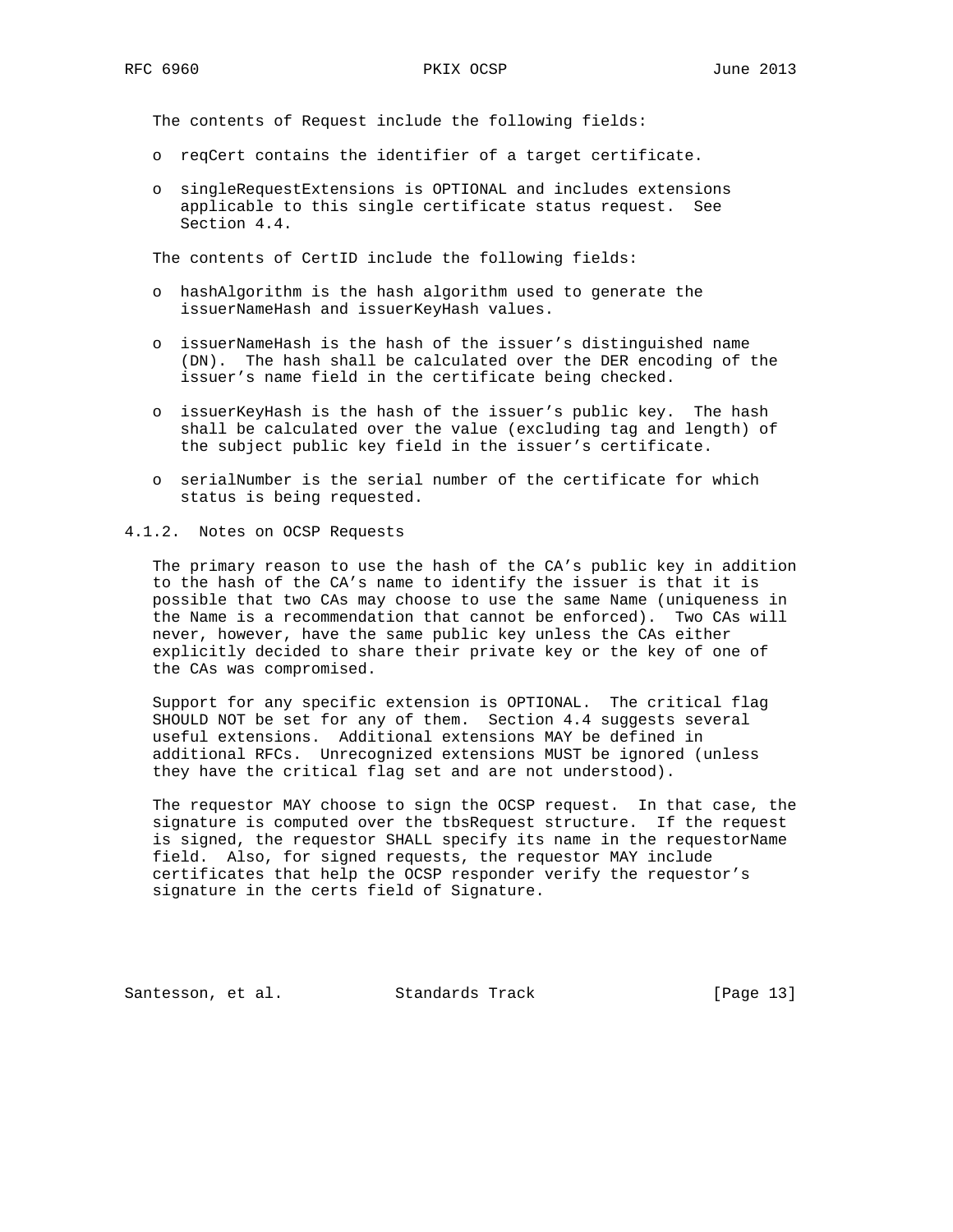4.2. Response Syntax

 This section specifies the ASN.1 specification for a confirmation response. The actual formatting of the message could vary, depending on the transport mechanism used (HTTP, SMTP, LDAP, etc.).

## 4.2.1. ASN.1 Specification of the OCSP Response

 An OCSP response at a minimum consists of a responseStatus field indicating the processing status of the prior request. If the value of responseStatus is one of the error conditions, the responseBytes field is not set.

| $OCSPResponse$ : = $SEQUENCE$<br>responseStatus<br>responseBytes                                                                | OCSPResponseStatus,<br>[0] EXPLICIT ResponseBytes OPTIONAL }                                                                                                                                                                                         |
|---------------------------------------------------------------------------------------------------------------------------------|------------------------------------------------------------------------------------------------------------------------------------------------------------------------------------------------------------------------------------------------------|
| OCSPResponseStatus ::= ENUMERATED<br>successful<br>malformedRequest<br>internalError<br>tryLater<br>sigRequired<br>unauthorized | $(0)$ , -- Response has valid confirmations<br>$(1)$ , -- Illegal confirmation request<br>$(2)$ , -- Internal error in issuer<br>$(3)$ , -- Try again later<br>$--(4)$ is not used<br>(5), -- Must sign the request<br>$(6)$ -- Request unauthorized |
|                                                                                                                                 |                                                                                                                                                                                                                                                      |

 The value for responseBytes consists of an OBJECT IDENTIFIER and a response syntax identified by that OID encoded as an OCTET STRING.

 ResponseBytes ::= SEQUENCE { responseType OBJECT IDENTIFIER, response OCTET STRING }

For a basic OCSP responder, responseType will be id-pkix-ocsp-basic.

```
 id-pkix-ocsp OBJECT IDENTIFIER ::= { id-ad-ocsp }
 id-pkix-ocsp-basic OBJECT IDENTIFIER ::= { id-pkix-ocsp 1 }
```
 OCSP responders SHALL be capable of producing responses of the id-pkix-ocsp-basic response type. Correspondingly, OCSP clients SHALL be capable of receiving and processing responses of the id-pkix-ocsp-basic response type.

Santesson, et al. Standards Track [Page 14]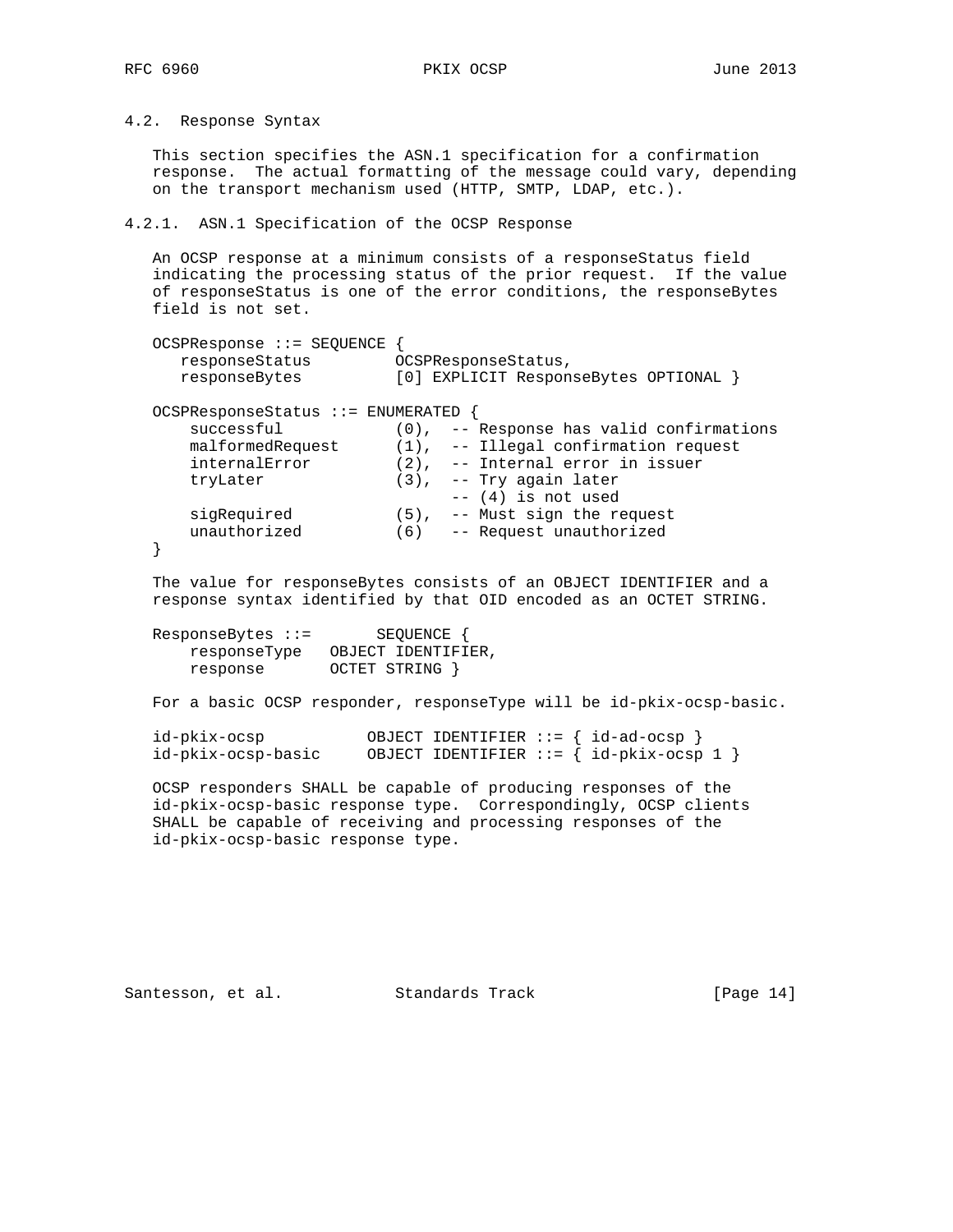The value for response SHALL be the DER encoding of BasicOCSPResponse. BasicOCSPResponse ::= SEQUENCE { tbsResponseData ResponseData, signatureAlgorithm AlgorithmIdentifier, signature BIT STRING, certs [0] EXPLICIT SEQUENCE OF Certificate OPTIONAL } The value for signature SHALL be computed on the hash of the DER encoding of ResponseData. The responder MAY include certificates in the certs field of BasicOCSPResponse that help the OCSP client verify the responder's signature. If no certificates are included, then certs SHOULD be absent. ResponseData ::= SEQUENCE { version [0] EXPLICIT Version DEFAULT v1, responderID ResponderID, respondering and the GeneralizedTime,<br>producedAt GeneralizedTime, responses SEQUENCE OF SingleResponse, responseExtensions [1] EXPLICIT Extensions OPTIONAL } ResponderID ::= CHOICE { byName [1] Name, byKey [2] KeyHash } KeyHash ::= OCTET STRING -- SHA-1 hash of responder's public key (excluding the tag and length fields) SingleResponse ::= SEQUENCE { certID CertID, certStatus CertStatus, thisUpdate GeneralizedTime,<br>
nextUpdate [0] EXPLICIT General nextUpdate [0] EXPLICIT GeneralizedTime OPTIONAL,<br>singleExtensions [1] EXPLICIT Extensions OPTIONAL } EXPLICIT Extensions OPTIONAL } CertStatus ::= CHOICE { good [0] IMPLICIT NULL, revoked [1] IMPLICIT RevokedInfo, unknown [2] IMPLICIT UnknownInfo } RevokedInfo ::= SEQUENCE { revocationTime GeneralizedTime, revocationReason [0] EXPLICIT CRLReason OPTIONAL } UnknownInfo ::= NULL

Santesson, et al. Standards Track [Page 15]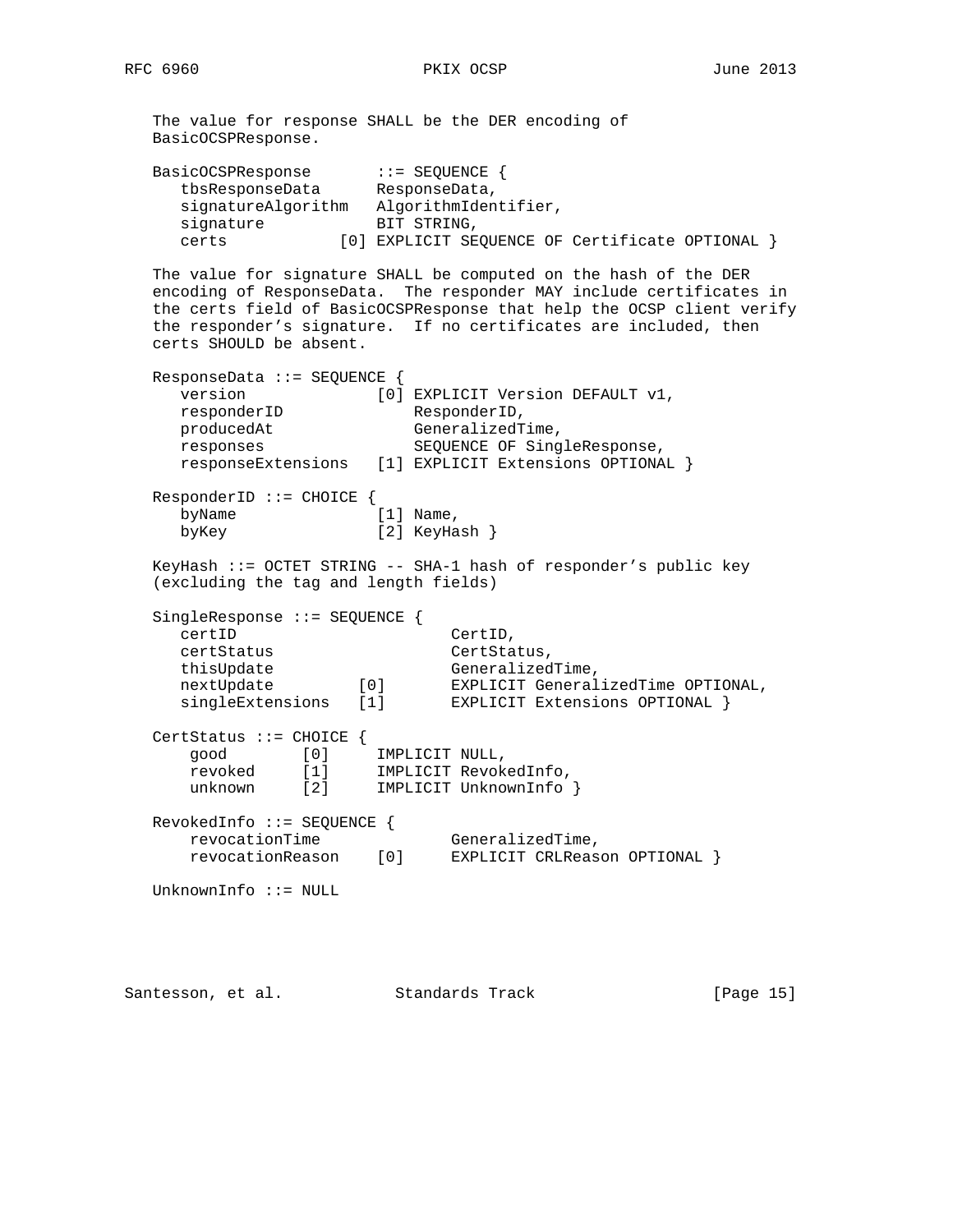# 4.2.2. Notes on OCSP Responses

# 4.2.2.1. Time

 Responses can contain four times -- thisUpdate, nextUpdate, producedAt, and revocationTime. The semantics of these fields are defined in Section 2.4. The format for GeneralizedTime is as specified in Section 4.1.2.5.2 of [RFC5280].

 The thisUpdate and nextUpdate fields define a recommended validity interval. This interval corresponds to the {thisUpdate, nextUpdate} interval in CRLs. Responses whose nextUpdate value is earlier than the local system time value SHOULD be considered unreliable. Responses whose thisUpdate time is later than the local system time SHOULD be considered unreliable.

 If nextUpdate is not set, the responder is indicating that newer revocation information is available all the time.

4.2.2.2. Authorized Responders

 The key that signs a certificate's status information need not be the same key that signed the certificate. It is necessary, however, to ensure that the entity signing this information is authorized to do so. Therefore, a certificate's issuer MUST do one of the following:

- sign the OCSP responses itself, or
- explicitly designate this authority to another entity

 OCSP signing delegation SHALL be designated by the inclusion of id-kp-OCSPSigning in an extended key usage certificate extension included in the OCSP response signer's certificate. This certificate MUST be issued directly by the CA that is identified in the request.

 The CA SHOULD use the same issuing key to issue a delegation certificate as that used to sign the certificate being checked for revocation. Systems relying on OCSP responses MUST recognize a delegation certificate as being issued by the CA that issued the certificate in question only if the delegation certificate and the certificate being checked for revocation were signed by the same key.

Santesson, et al. Standards Track [Page 16]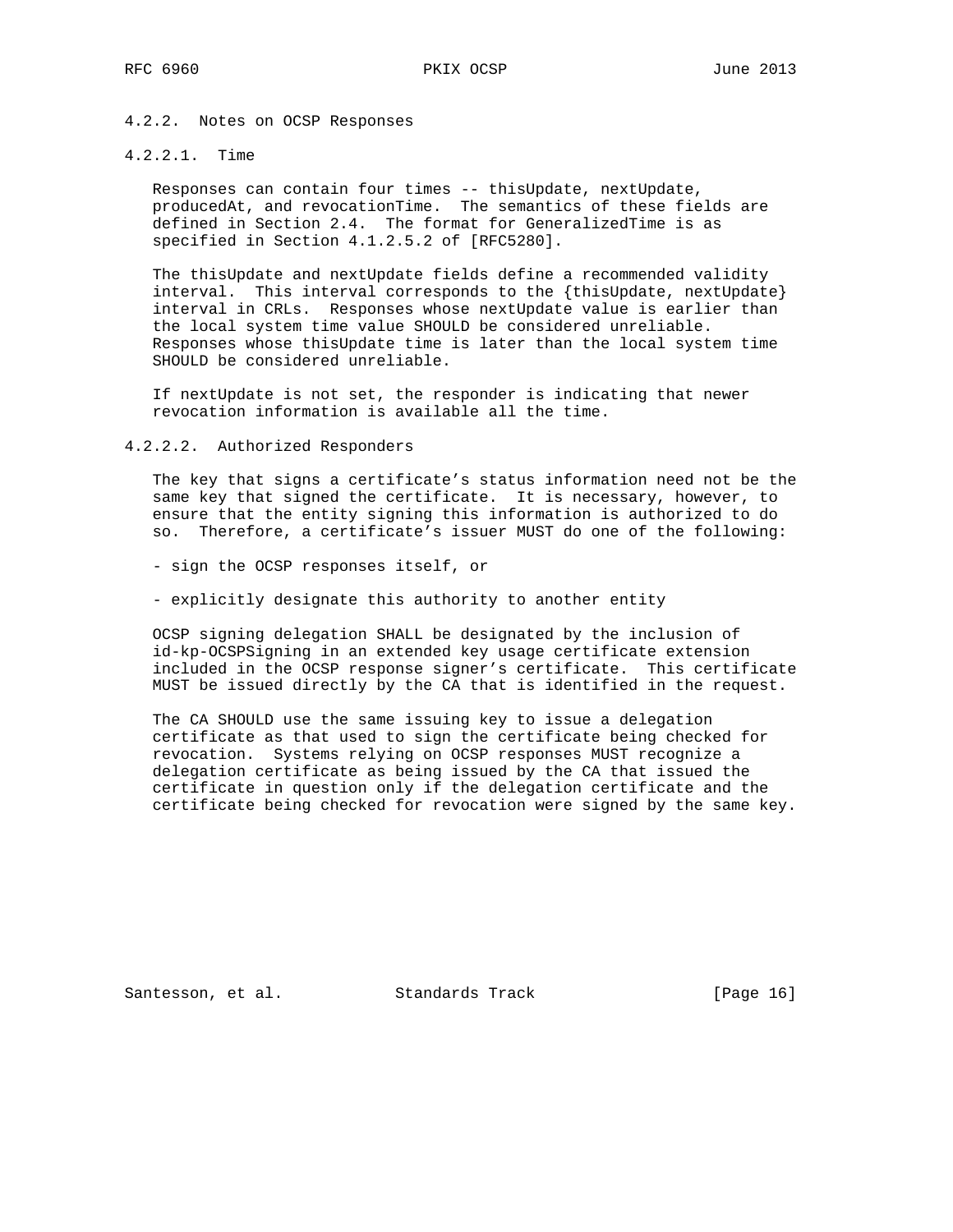Note: For backwards compatibility with RFC 2560 [RFC2560], it is not prohibited to issue a certificate for an Authorized Responder using a different issuing key than the key used to issue the certificate being checked for revocation. However, such a practice is strongly discouraged, since clients are not required to recognize a responder with such a certificate as an Authorized Responder.

id-kp-OCSPSigning OBJECT IDENTIFIER ::= {id-kp 9}

 Systems or applications that rely on OCSP responses MUST be capable of detecting and enforcing the use of the id-kp-OCSPSigning value as described above. They MAY provide a means of locally configuring one or more OCSP signing authorities and specifying the set of CAs for which each signing authority is trusted. They MUST reject the response if the certificate required to validate the signature on the response does not meet at least one of the following criteria:

- 1. Matches a local configuration of OCSP signing authority for the certificate in question, or
- 2. Is the certificate of the CA that issued the certificate in question, or
- 3. Includes a value of id-kp-OCSPSigning in an extended key usage extension and is issued by the CA that issued the certificate in question as stated above.

 Additional acceptance or rejection criteria may apply to either the response itself or to the certificate used to validate the signature on the response.

4.2.2.2.1. Revocation Checking of an Authorized Responder

 Since an authorized OCSP responder provides status information for one or more CAs, OCSP clients need to know how to check that an Authorized Responder's certificate has not been revoked. CAs may choose to deal with this problem in one of three ways:

 - A CA may specify that an OCSP client can trust a responder for the lifetime of the responder's certificate. The CA does so by including the extension id-pkix-ocsp-nocheck. This SHOULD be a non-critical extension. The value of the extension SHALL be NULL. CAs issuing such a certificate should realize that a compromise of the responder's key is as serious as the compromise of a CA key

Santesson, et al. Standards Track [Page 17]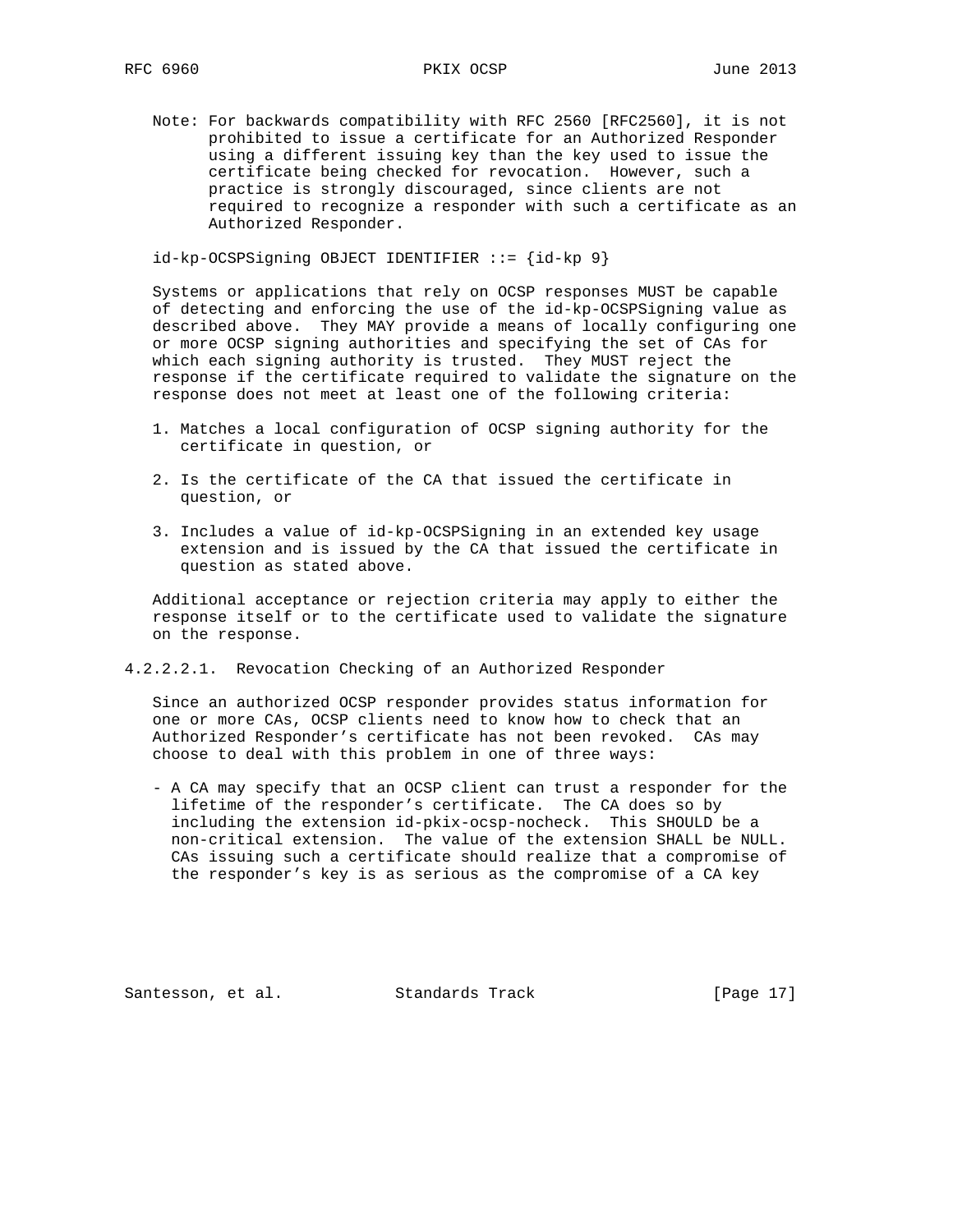used to sign CRLs, at least for the validity period of this certificate. CAs may choose to issue this type of certificate with a very short lifetime and renew it frequently.

id-pkix-ocsp-nocheck OBJECT IDENTIFIER ::= { id-pkix-ocsp 5 }

- A CA may specify how the responder's certificate is to be checked for revocation. This can be done by using CRL Distribution Points if the check should be done using CRLs, or by using Authority Information Access if the check should be done in some other way. Details for specifying either of these two mechanisms are available in [RFC5280].
- A CA may choose not to specify any method of revocation checking for the responder's certificate, in which case it would be up to the OCSP client's local security policy to decide whether that certificate should be checked for revocation or not.

4.2.2.3. Basic Response

The basic response type contains:

- o the version of the response syntax, which MUST be v1 (value is 0) for this version of the basic response syntax;
- o either the name of the responder or a hash of the responder's public key as the ResponderID;
- o the time at which the response was generated;
- o responses for each of the certificates in a request;
- o optional extensions;
- o a signature computed across a hash of the response; and
- o the signature algorithm OID.

 The purpose of the ResponderID information is to allow clients to find the certificate used to sign a signed OCSP response. Therefore, the information MUST correspond to the certificate that was used to sign the response.

 The responder MAY include certificates in the certs field of BasicOCSPResponse that help the OCSP client verify the responder's signature.

Santesson, et al. Standards Track [Page 18]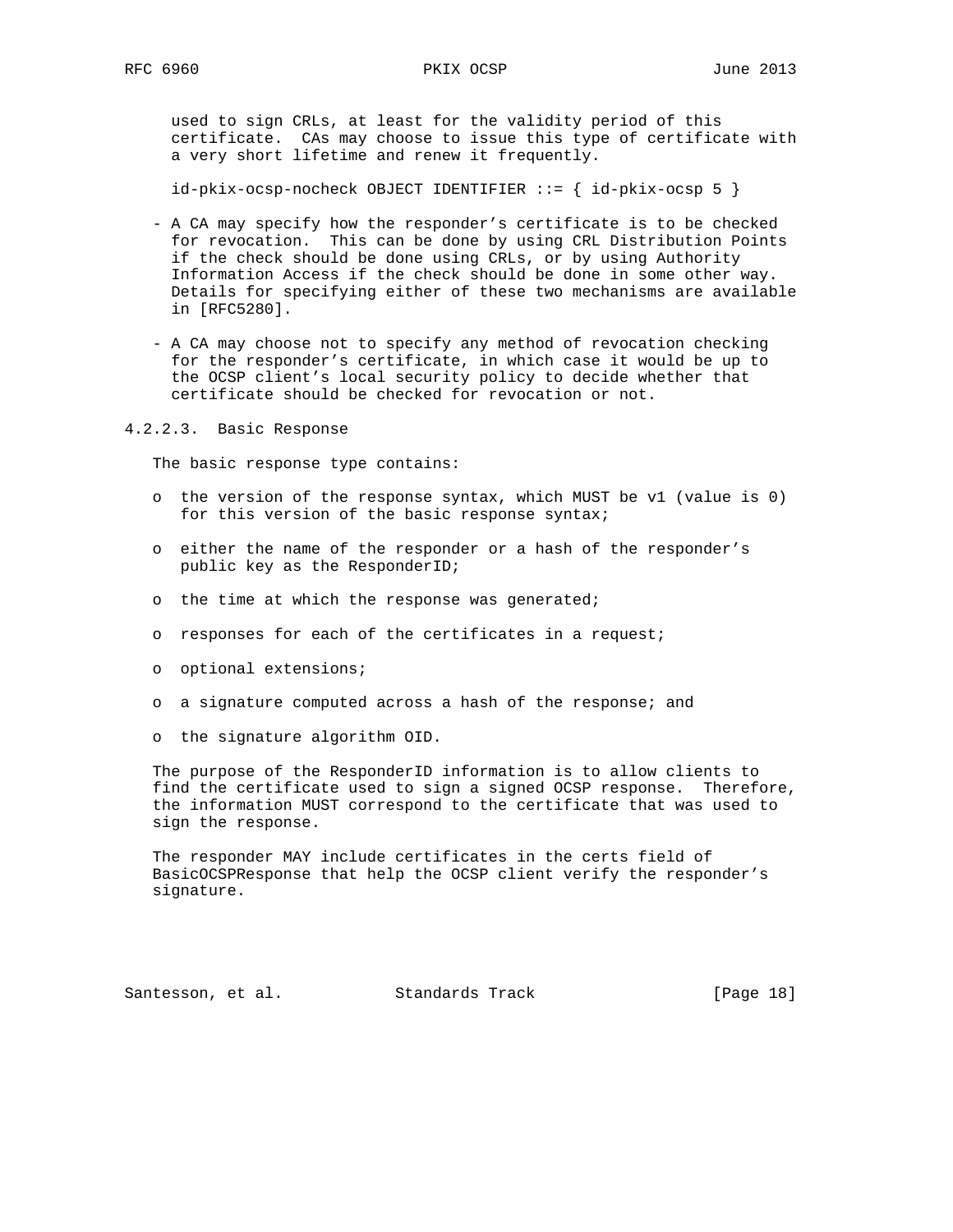The response for each of the certificates in a request consists of:

- o an identifier of the certificate for which revocation status information is being provided (i.e., the target certificate);
- o the revocation status of the certificate (good, revoked, or unknown); if revoked, it indicates the time at which the certificate was revoked and, optionally, the reason why it was revoked;
- o the validity interval of the response; and
- o optional extensions.

 The response MUST include a SingleResponse for each certificate in the request. The response SHOULD NOT include any additional SingleResponse elements, but, for example, OCSP responders that pre-generate status responses might include additional SingleResponse elements if necessary to improve response pre-generation performance or cache efficiency (according to [RFC5019], Section 2.2.1).

4.3. Mandatory and Optional Cryptographic Algorithms

 Clients that request OCSP services SHALL be capable of processing responses signed using RSA with SHA-256 (identified by the sha256WithRSAEncryption OID specified in [RFC4055]). Clients SHOULD also be capable of processing responses signed using RSA with SHA-1 (identified by the sha1WithRSAEncryption OID specified in [RFC3279]) and the Digital Signature Algorithm (DSA) with SHA-1 (identified by the id-dsa-with-sha1 OID specified in [RFC3279]). Clients MAY support other algorithms.

4.4. Extensions

 This section defines some standard extensions, based on the extension model employed in X.509 version 3 certificates (see [RFC5280]). Support for all extensions is optional for both clients and responders. For each extension, the definition indicates its syntax, processing performed by the OCSP responder, and any extensions that are included in the corresponding response.

Santesson, et al. Standards Track [Page 19]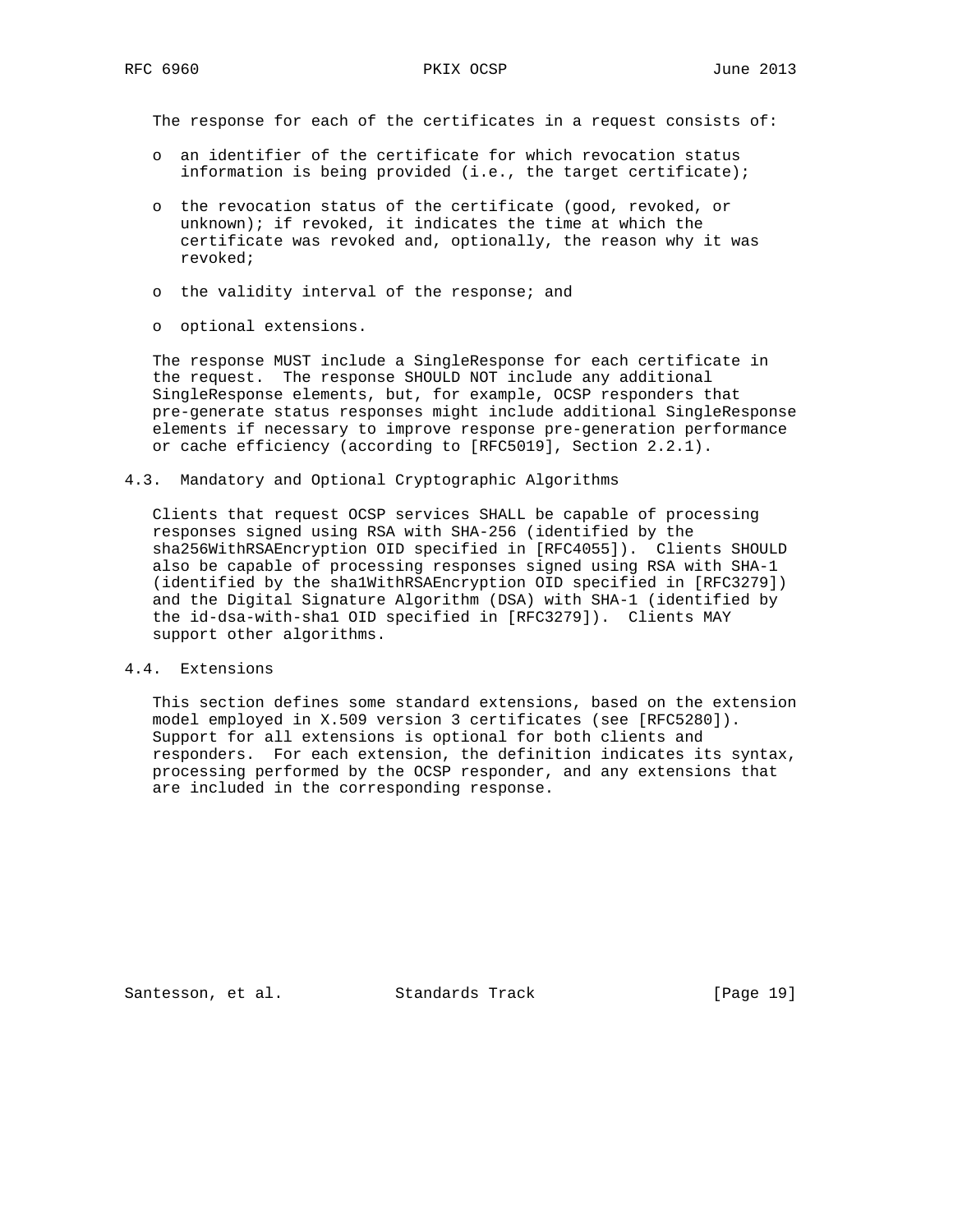# 4.4.1. Nonce

 The nonce cryptographically binds a request and a response to prevent replay attacks. The nonce is included as one of the requestExtensions in requests, while in responses it would be included as one of the responseExtensions. In both the request and the response, the nonce will be identified by the object identifier id-pkix-ocsp-nonce, while the extnValue is the value of the nonce.

| id-pkix-ocsp       |  | OBJECT IDENTIFIER ::= $\{ id-ad-ocsp \}$    |
|--------------------|--|---------------------------------------------|
| id-pkix-ocsp-nonce |  | OBJECT IDENTIFIER ::= { $id$ -pkix-ocsp 2 } |

Nonce ::= OCTET STRING

#### 4.4.2. CRL References

 It may be desirable for the OCSP responder to indicate the CRL on which a revoked or onHold certificate is found. This can be useful where OCSP is used between repositories, and also as an auditing mechanism. The CRL may be specified by a URL (the URL at which the CRL is available), a number (CRL number), or a time (the time at which the relevant CRL was created). These extensions will be specified as singleExtensions. The identifier for this extension will be id-pkix-ocsp-crl, while the value will be CrlID.

| id-pkix-ocsp-crl      |       | OBJECT IDENTIFIER ::= $\{ id-pkix-ocsp 3 \}$ |
|-----------------------|-------|----------------------------------------------|
| $Cr1ID :: = SEQUENCE$ |       |                                              |
| crlUrl                | [0]   | EXPLICIT IA5String OPTIONAL,                 |
| crlNum                | [1]   | EXPLICIT INTEGER OPTIONAL,                   |
| crlTime               | [ 2 ] | EXPLICIT GeneralizedTime OPTIONAL }          |

 For the choice crlUrl, the IA5String will specify the URL at which the CRL is available. For crlNum, the INTEGER will specify the value of the CRL number extension of the relevant CRL. For crlTime, the GeneralizedTime will indicate the time at which the relevant CRL was issued.

## 4.4.3. Acceptable Response Types

 An OCSP client MAY wish to specify the kinds of response types it understands. To do so, it SHOULD use an extension with the OID id-pkix-ocsp-response and the value AcceptableResponses. This extension is included as one of the requestExtensions in requests. The OIDs included in AcceptableResponses are the OIDs of the various response types this client can accept (e.g., id-pkix-ocsp-basic).

Santesson, et al. Standards Track [Page 20]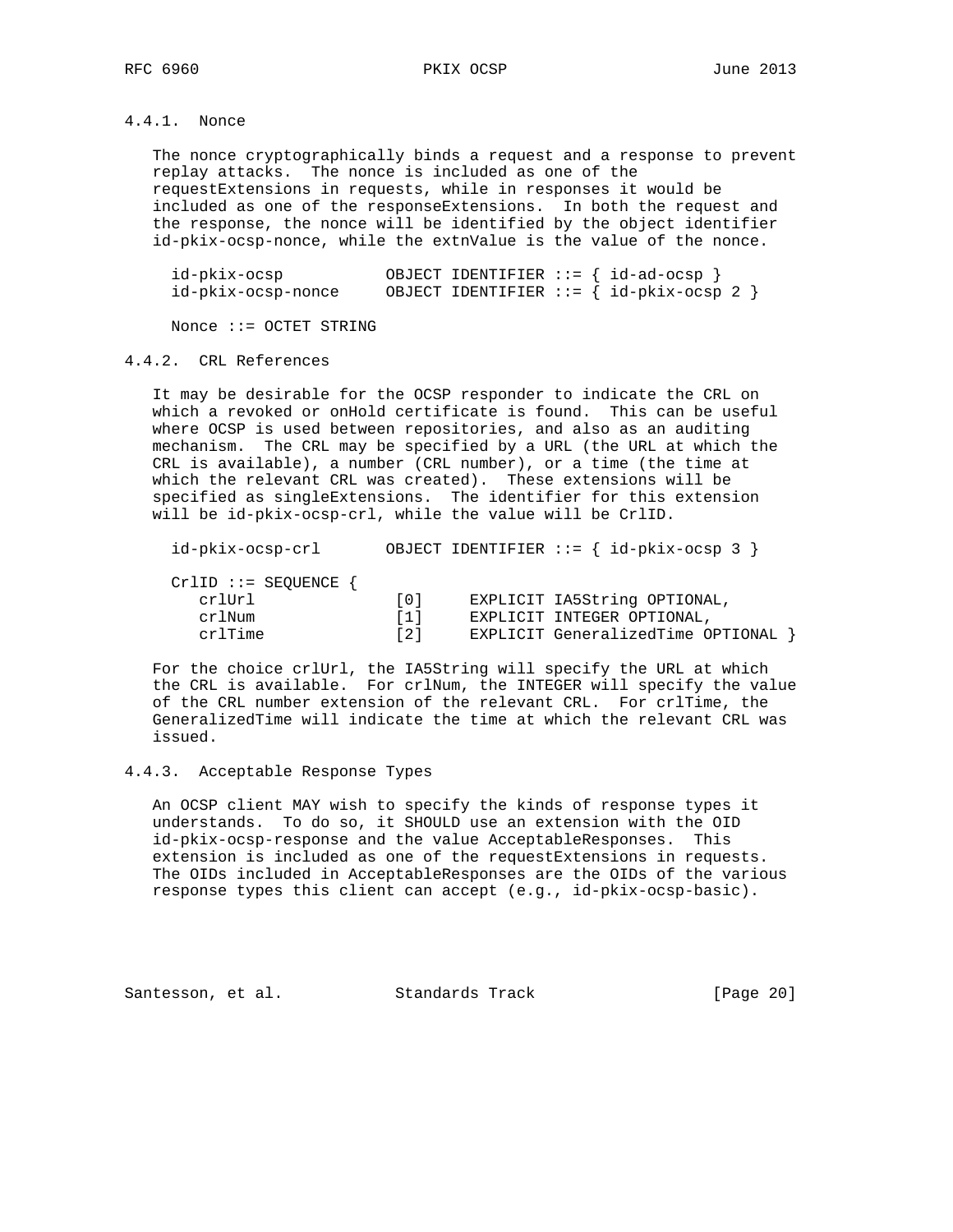$id-pkix-ocsp-response$  OBJECT IDENTIFIER ::= {  $id-pkix-ocsp 4$  }

AcceptableResponses ::= SEQUENCE OF OBJECT IDENTIFIER

 As noted in Section 4.2.1, OCSP responders SHALL be capable of responding with responses of the id-pkix-ocsp-basic response type. Correspondingly, OCSP clients SHALL be capable of receiving and processing responses of the id-pkix-ocsp-basic response type.

## 4.4.4. Archive Cutoff

 An OCSP responder MAY choose to retain revocation information beyond a certificate's expiration. The date obtained by subtracting this retention interval value from the producedAt time in a response is defined as the certificate's "archive cutoff" date.

 OCSP-enabled applications would use an OCSP archive cutoff date to contribute to a proof that a digital signature was (or was not) reliable on the date it was produced even if the certificate needed to validate the signature has long since expired.

 OCSP servers that provide support for such a historical reference SHOULD include an archive cutoff date extension in responses. If included, this value SHALL be provided as an OCSP singleExtensions extension identified by id-pkix-ocsp-archive-cutoff and of syntax GeneralizedTime.

 $id-pkix-ocsp-archive-cutoff OBJECT IDENTIFIER ::=\{id-pkix-cosp 6\}$ 

ArchiveCutoff ::= GeneralizedTime

 To illustrate, if a server is operated with a 7-year retention interval policy and status was produced at time t1, then the value for ArchiveCutoff in the response would be (t1 - 7 years).

4.4.5. CRL Entry Extensions

 All the extensions specified as CRL entry extensions -- in Section 5.3 of [RFC5280] -- are also supported as singleExtensions.

Santesson, et al. Standards Track [Page 21]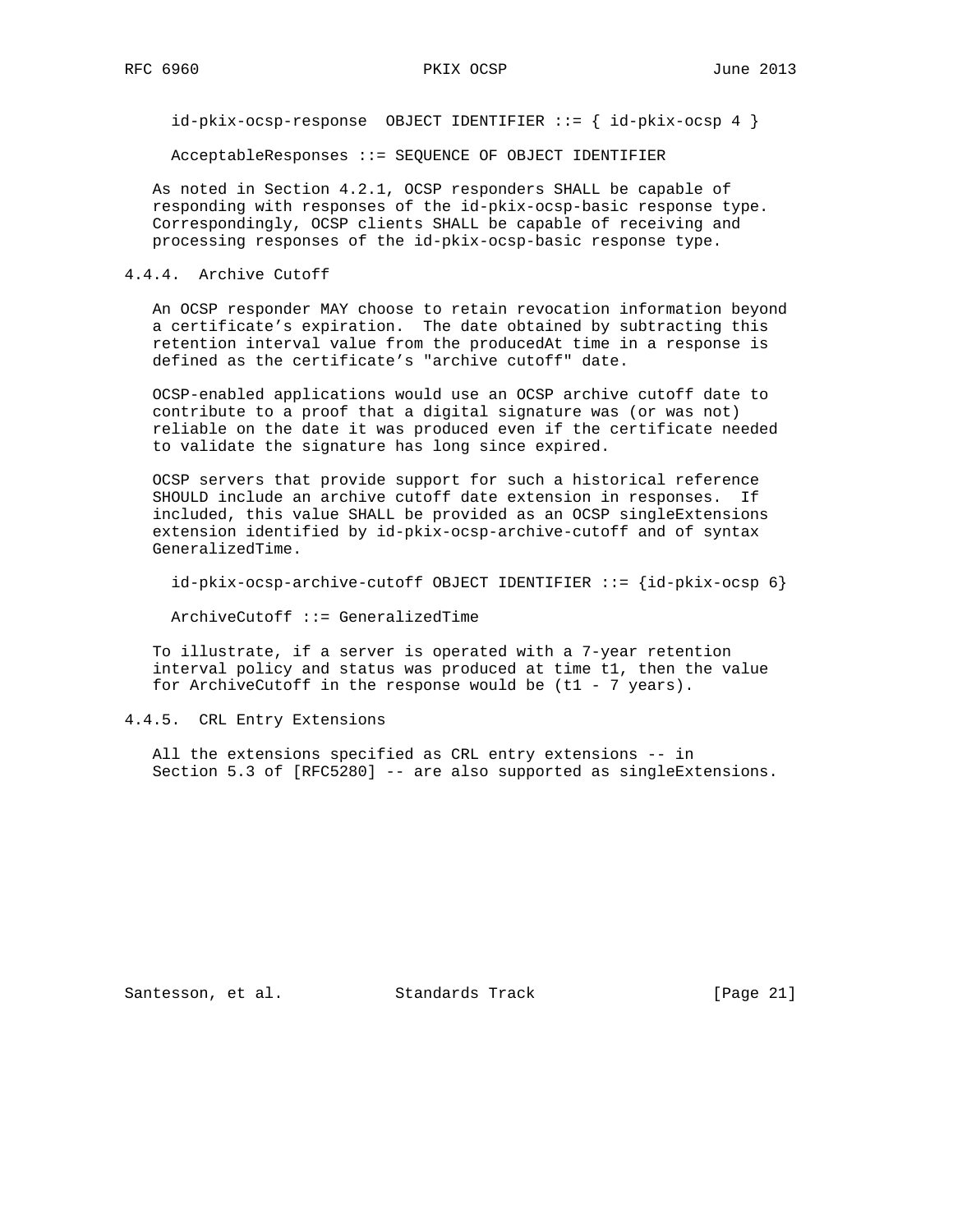4.4.6. Service Locator

 An OCSP server may be operated in a mode whereby the server receives a request and routes it to the OCSP server that is known to be authoritative for the identified certificate. The serviceLocator request extension is defined for this purpose. This extension is included as one of the singleRequestExtensions in requests.

 $id-pkix-ocsp-service-locator OBJECT IDENTIFIER ::=\{id-pkix-ccsp 7\}$ 

 ServiceLocator ::= SEQUENCE { issuer Name, locator AuthorityInfoAccessSyntax OPTIONAL }

 Values for these fields are obtained from the corresponding fields in the subject certificate.

4.4.7. Preferred Signature Algorithms

 Since algorithms other than the mandatory-to-implement algorithms are allowed, and since a client currently has no mechanism to indicate its algorithm preferences, there is always a risk that a server choosing a non-mandatory algorithm will generate a response that the client may not support.

 While an OCSP responder may apply rules for algorithm selection, e.g., using the signature algorithm employed by the CA for signing CRLs and certificates, such rules may fail in common situations:

- o The algorithm used to sign the CRLs and certificates may not be consistent with the key pair being used by the OCSP responder to sign responses.
- o A request for an unknown certificate provides no basis for a responder to select from among multiple algorithm options.

 The last criterion cannot be resolved through the information available from in-band signaling using the RFC 2560 [RFC2560] protocol without modifying the protocol.

Santesson, et al. Standards Track [Page 22]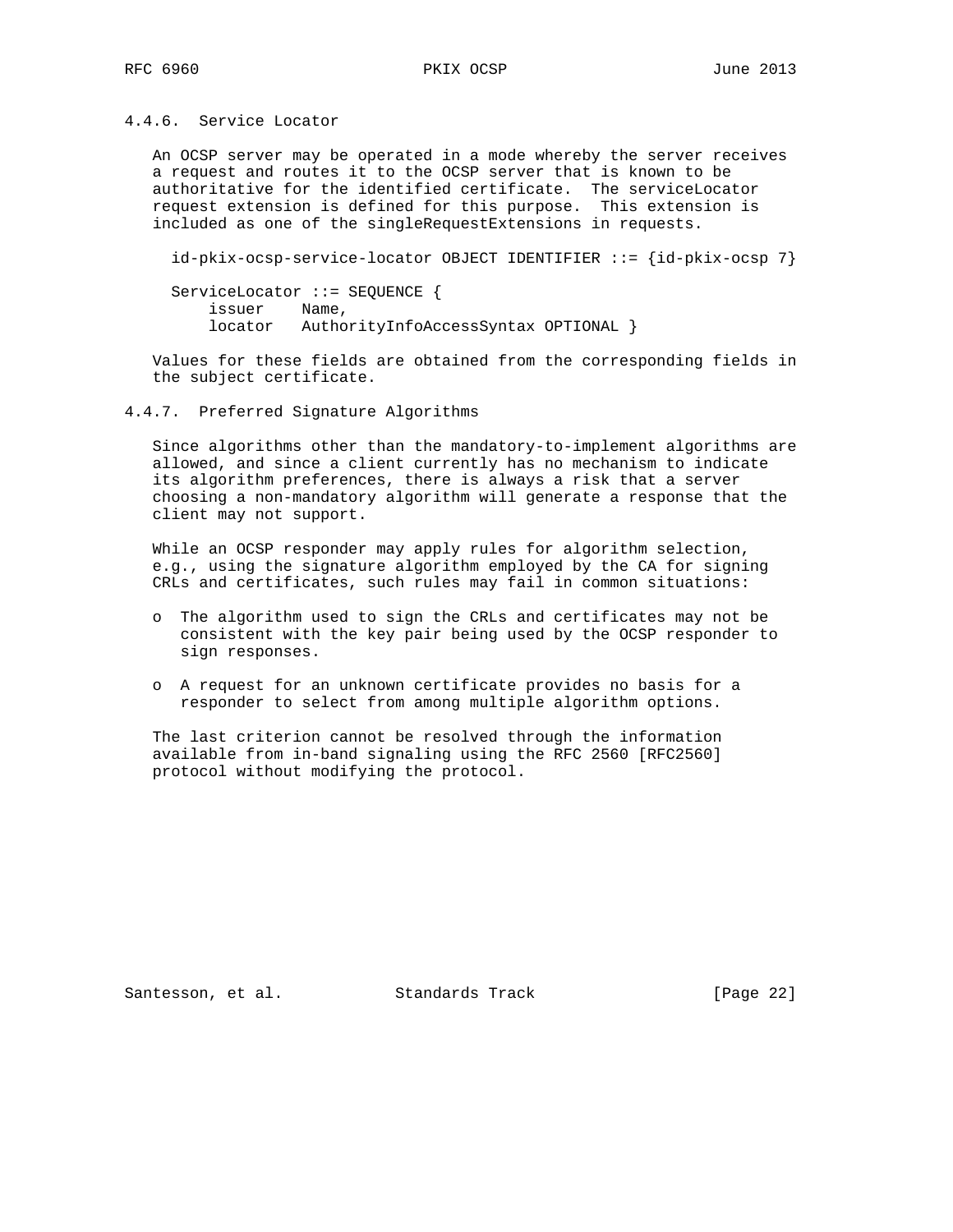## RFC 6960 PKIX OCSP June 2013

 In addition, an OCSP responder may wish to employ different signature algorithms than the one used by the CA to sign certificates and CRLs for two reasons:

- o The responder may employ an algorithm for certificate status response that is less computationally demanding than for signing the certificate itself.
- o An implementation may wish to guard against the possibility of a compromise resulting from a signature algorithm compromise by employing two separate signature algorithms.

This section describes:

- o An extension that allows a client to indicate the set of preferred signature algorithms.
- o Rules for signature algorithm selection that maximize the probability of successful operation in the case that no supported preferred algorithm(s) are specified.

4.4.7.1. Extension Syntax

 A client MAY declare a preferred set of algorithms in a request by including a preferred signature algorithms extension in requestExtensions of the OCSPRequest.

 id-pkix-ocsp-pref-sig-algs OBJECT IDENTIFIER ::= { id-pkix-ocsp 8 } PreferredSignatureAlgorithms ::= SEQUENCE OF PreferredSignatureAlgorithm PreferredSignatureAlgorithm ::= SEQUENCE { sigIdentifier AlgorithmIdentifier, pubKeyAlgIdentifier SMIMECapability OPTIONAL }

 The syntax of AlgorithmIdentifier is defined in Section 4.1.1.2 of RFC 5280 [RFC5280]. The syntax of SMIMECapability is defined in RFC 5751 [RFC5751].

 sigIdentifier specifies the signature algorithm the client prefers, e.g., algorithm=ecdsa-with-sha256. Parameters are absent for most common signature algorithms.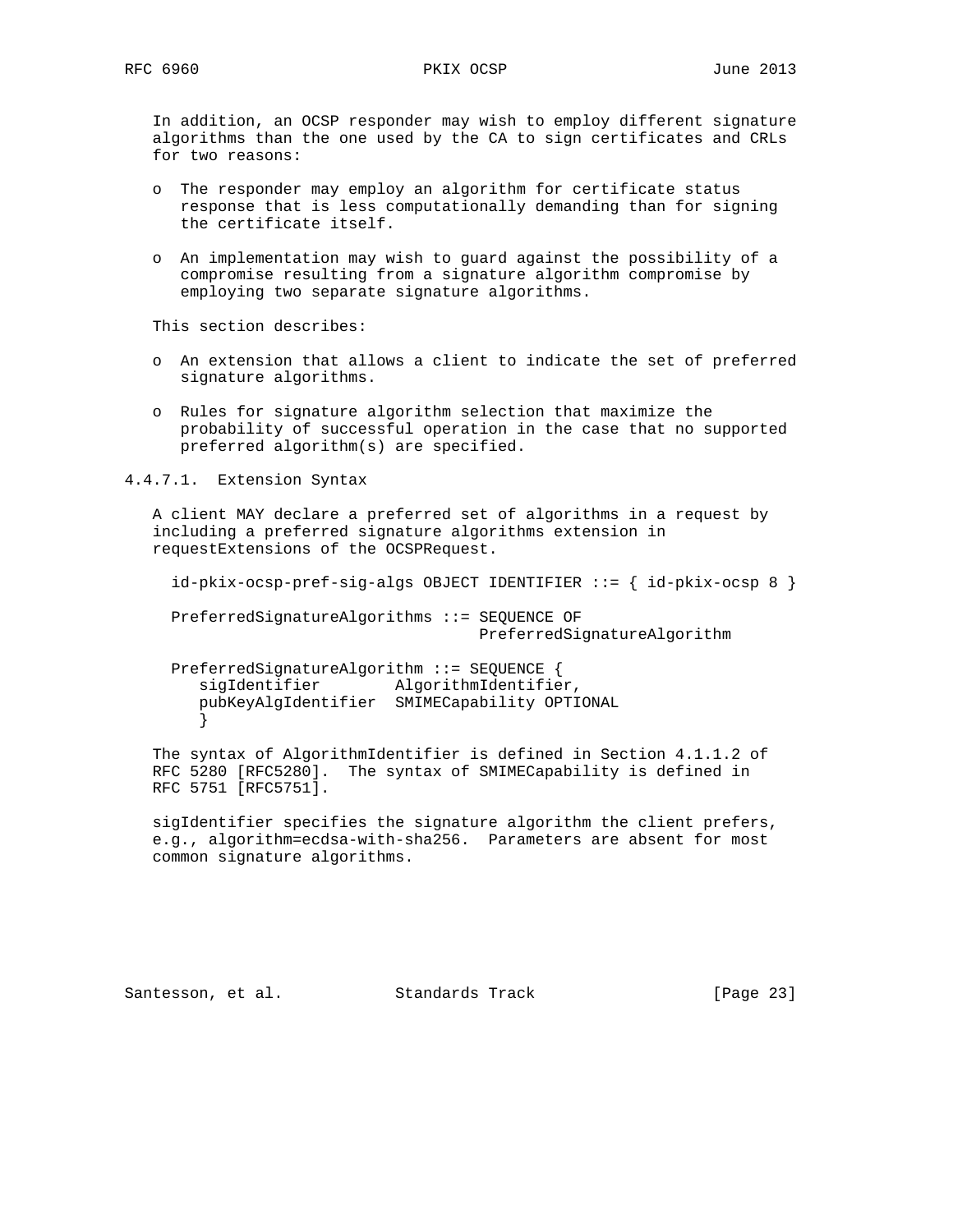pubKeyAlgIdentifier specifies the subject public key algorithm identifier the client prefers in the server's certificate used to validate the OCSP response, e.g., algorithm=id-ecPublicKey and parameters= secp256r1.

 pubKeyAlgIdentifier is OPTIONAL and provides a means to specify parameters necessary to distinguish among different usages of a particular algorithm, e.g., it may be used by the client to specify what curve it supports for a given elliptic curve algorithm.

 The client MUST support each of the specified preferred signature algorithms, and the client MUST specify the algorithms in the order of preference, from the most preferred to the least preferred.

 Section 4.4.7.2 of this document describes how a server selects an algorithm for signing OCSP responses to the requesting client.

4.4.7.2. Responder Signature Algorithm Selection

 RFC 2560 [RFC2560] did not specify a mechanism for deciding the signature algorithm to be used in an OCSP response. This does not provide a sufficient degree of certainty as to the algorithm selected to facilitate interoperability.

4.4.7.2.1. Dynamic Response

 A responder MAY maximize the potential for ensuring interoperability by selecting a supported signature algorithm using the following order of precedence, as long as the selected algorithm meets all security requirements of the OCSP responder, where the first selection mechanism has the highest precedence:

- 1. Select an algorithm specified as a preferred signature algorithm in the client request.
- 2. Select the signature algorithm used to sign a certificate revocation list (CRL) issued by the certificate issuer providing status information for the certificate specified by CertID.
- 3. Select the signature algorithm used to sign the OCSPRequest.
- 4. Select a signature algorithm that has been advertised as being the default signature algorithm for the signing service using an out-of-band mechanism.
- 5. Select a mandatory or recommended signature algorithm specified for the version of OCSP in use.

Santesson, et al. Standards Track [Page 24]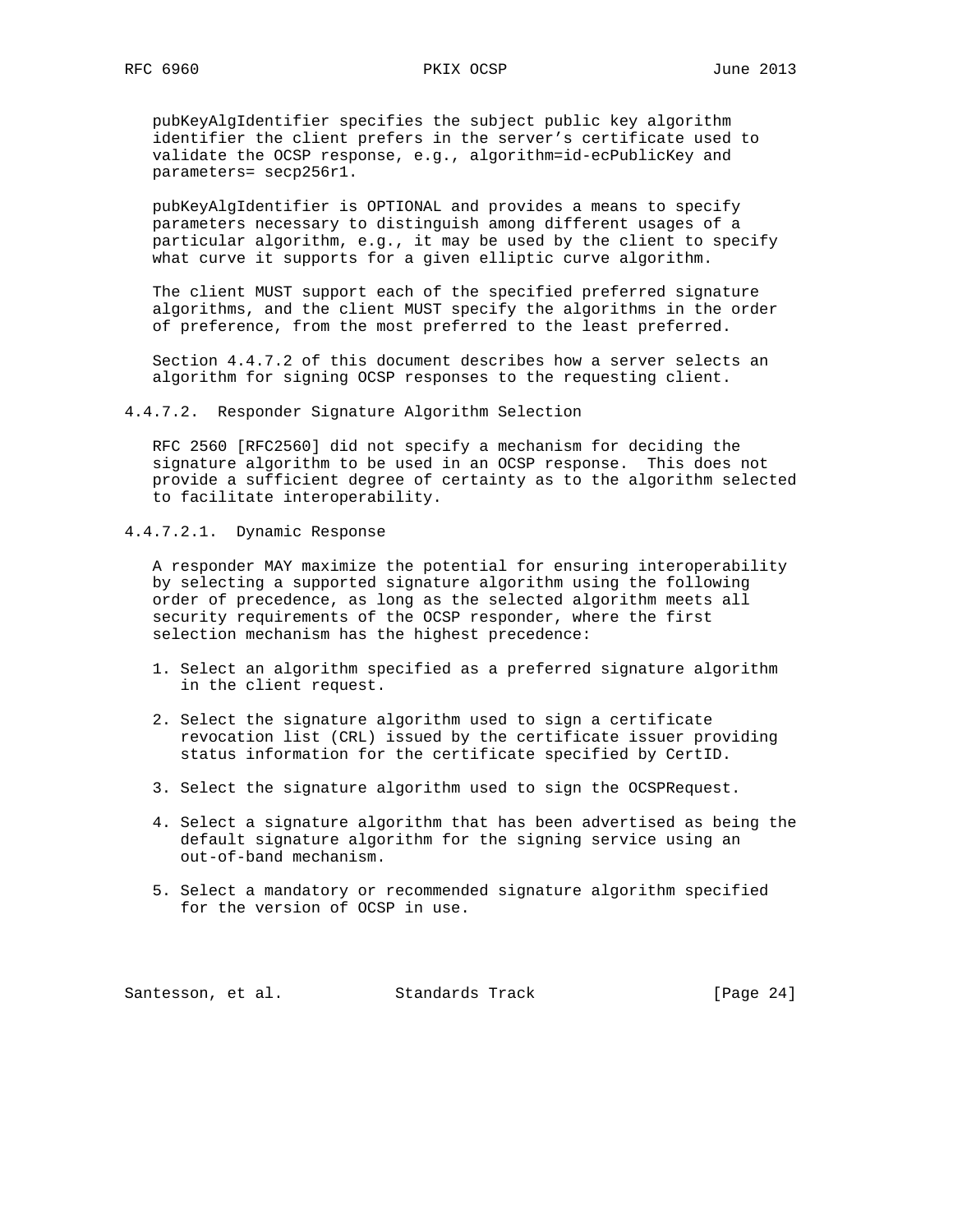#### RFC 6960 PKIX OCSP June 2013

 A responder SHOULD always apply the lowest-numbered selection mechanism that results in the selection of a known and supported algorithm that meets the responder's criteria for cryptographic algorithm strength.

4.4.7.2.2. Static Response

 For purposes of efficiency, an OCSP responder is permitted to generate static responses in advance of a request. The case may not permit the responder to make use of the client request data during the response generation; however, the responder SHOULD still use the client request data during the selection of the pre-generated response to be returned. Responders MAY use the historical client requests as part of the input to the decisions of what different algorithms should be used to sign the pre-generated responses.

4.4.8. Extended Revoked Definition

 This extension indicates that the responder supports the extended definition of the "revoked" status to also include non-issued certificates according to Section 2.2. One of its main purposes is to allow audits to determine the responder's type of operation. Clients do not have to parse this extension in order to determine the status of certificates in responses.

 This extension MUST be included in the OCSP response when that response contains a "revoked" status for a non-issued certificate. This extension MAY be present in other responses to signal that the responder implements the extended revoked definition. When included, this extension MUST be placed in responseExtensions, and it MUST NOT appear in singleExtensions.

 This extension is identified by the object identifier id-pkix-ocsp-extended-revoke.

id-pkix-ocsp-extended-revoke OBJECT IDENTIFIER ::= {id-pkix-ocsp 9}

 The value of the extension SHALL be NULL. This extension MUST NOT be marked critical.

Santesson, et al. Standards Track [Page 25]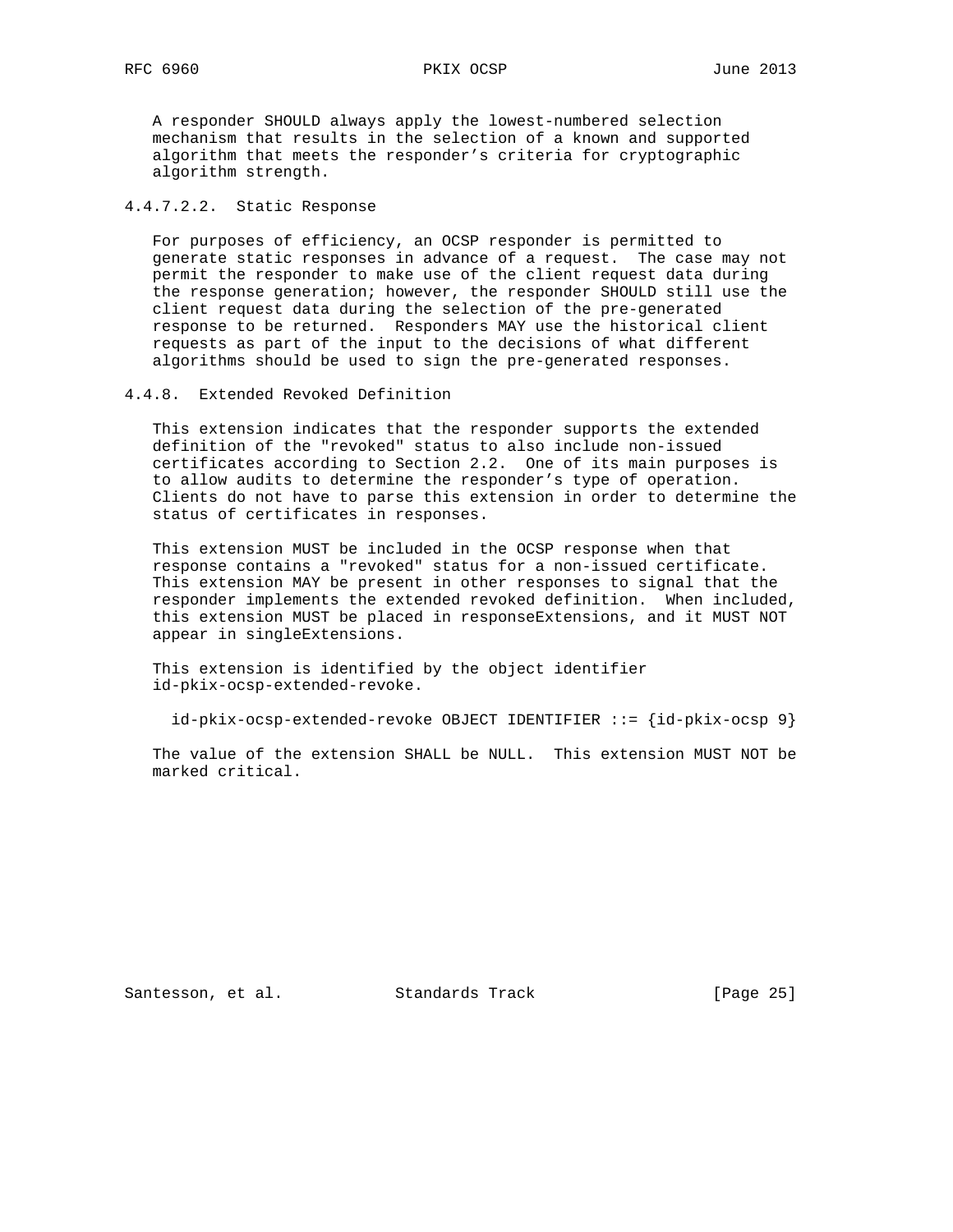## 5. Security Considerations

 For this service to be effective, certificate-using systems must connect to the certificate status service provider. In the event such a connection cannot be obtained, certificate-using systems could implement CRL processing logic as a fall-back position.

 A vulnerability to denial of service is evident with respect to a flood of queries. The production of a cryptographic signature significantly affects response generation cycle time, thereby exacerbating the situation. Unsigned error responses open up the protocol to another denial-of-service attack, where the attacker sends false error responses.

 The use of precomputed responses allows replay attacks in which an old (good) response is replayed prior to its expiration date but after the certificate has been revoked. Deployments of OCSP should carefully evaluate the benefit of precomputed responses against the probability of a replay attack and the costs associated with its successful execution.

 Requests do not contain the responder they are directed to. This allows an attacker to replay a request to any number of OCSP responders.

 The reliance of HTTP caching in some deployment scenarios may result in unexpected results if intermediate servers are incorrectly configured or are known to possess cache management faults. Implementors are advised to take the reliability of HTTP cache mechanisms into account when deploying OCSP over HTTP.

 Responding with a "revoked" state to a certificate that has never been issued may enable someone to obtain a revocation response for a certificate that is not yet issued, but soon will be issued, if the certificate serial number of the certificate that will be issued can be predicted or guessed by the requestor. Such a prediction is easy for a CA that issues certificates using sequential certificate serial number assignment. This risk is handled in the specification by requiring compliant implementations to use the certificateHold reason code, which avoids permanently revoking the serial number. For CAs that support "revoked" responses to status requests for non-issued certificates, one way to completely avoid this issue is to assign random certificate serial number values with high entropy.

Santesson, et al. Standards Track [Page 26]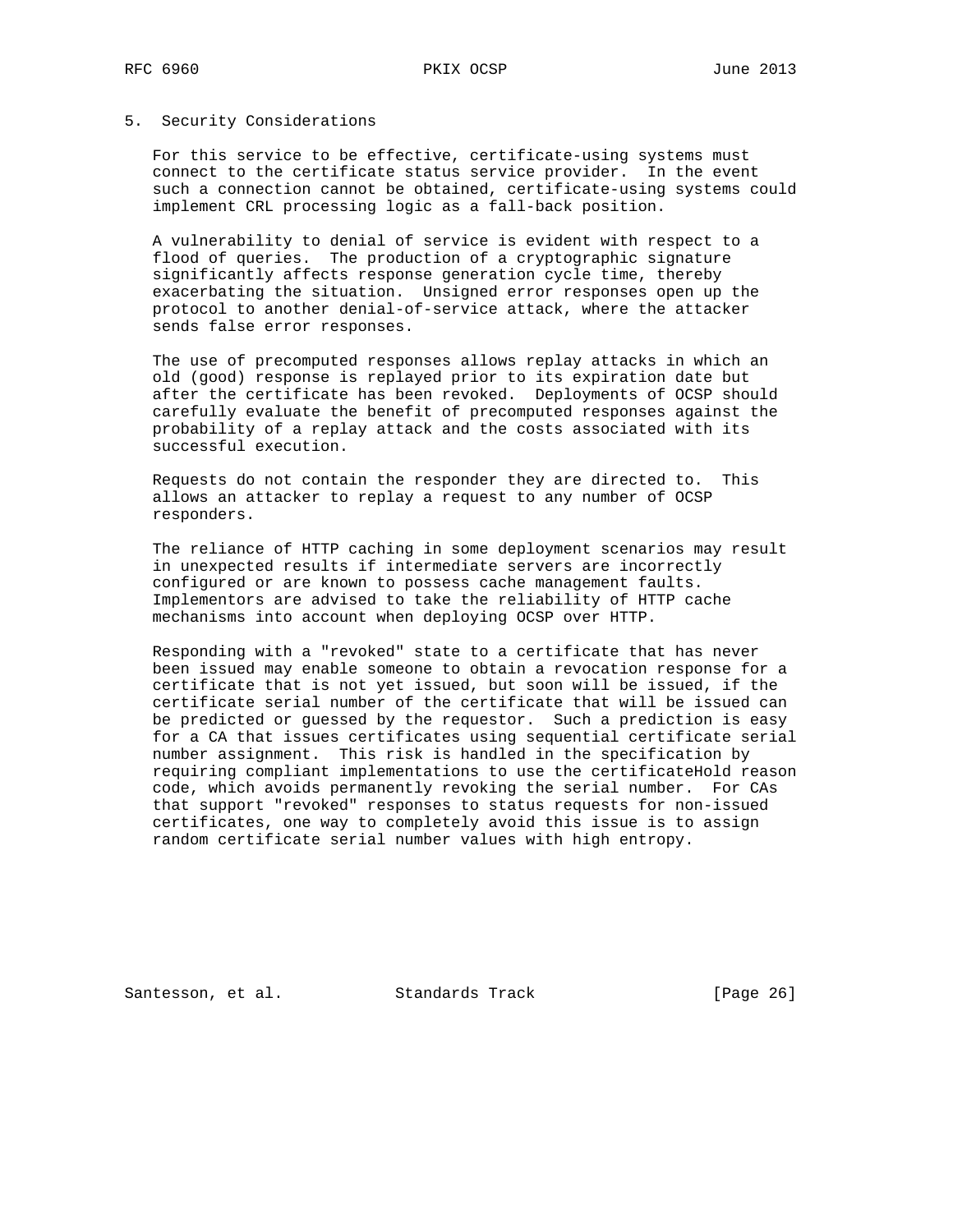## 5.1. Preferred Signature Algorithms

 The mechanism used to choose the response signing algorithm MUST be considered to be sufficiently secure against cryptanalytic attack for the intended application.

 In most applications, it is sufficient for the signing algorithm to be at least as secure as the signing algorithm used to sign the original certificate whose status is being queried. However, this criterion may not hold in long-term archival applications, in which the status of a certificate is being queried for a date in the distant past, long after the signing algorithm has ceased being considered trustworthy.

#### 5.1.1. Use of Insecure Algorithms

 It is not always possible for a responder to generate a response that the client is expected to understand and that meets contemporary standards for cryptographic security. In such cases, an OCSP responder operator MUST balance the risk of employing a compromised security solution and the cost of mandating an upgrade, including the risk that the alternative chosen by end users will offer even less security or no security.

 In archival applications, it is quite possible that an OCSP responder might be asked to report the validity of a certificate on a date in the distant past. Such a certificate might employ a signing method that is no longer considered acceptably secure. In such circumstances, the responder MUST NOT generate a signature using a signing mechanism that is not considered acceptably secure.

 A client MUST accept any signing algorithm in a response that it specified as a preferred signing algorithm in the request. It follows, therefore, that a client MUST NOT specify as a preferred signing algorithm any algorithm that is either not supported or not considered acceptably secure.

#### 5.1.2. Man-in-the-Middle Downgrade Attack

 The mechanism to support client indication of preferred signature algorithms is not protected against a man-in-the-middle downgrade attack. This constraint is not considered to be a significant security concern, since the OCSP responder MUST NOT sign OCSP responses using weak algorithms even if requested by the client. In addition, the client can reject OCSP responses that do not meet its own criteria for acceptable cryptographic security no matter what mechanism is used to determine the signing algorithm of the response.

Santesson, et al. Standards Track [Page 27]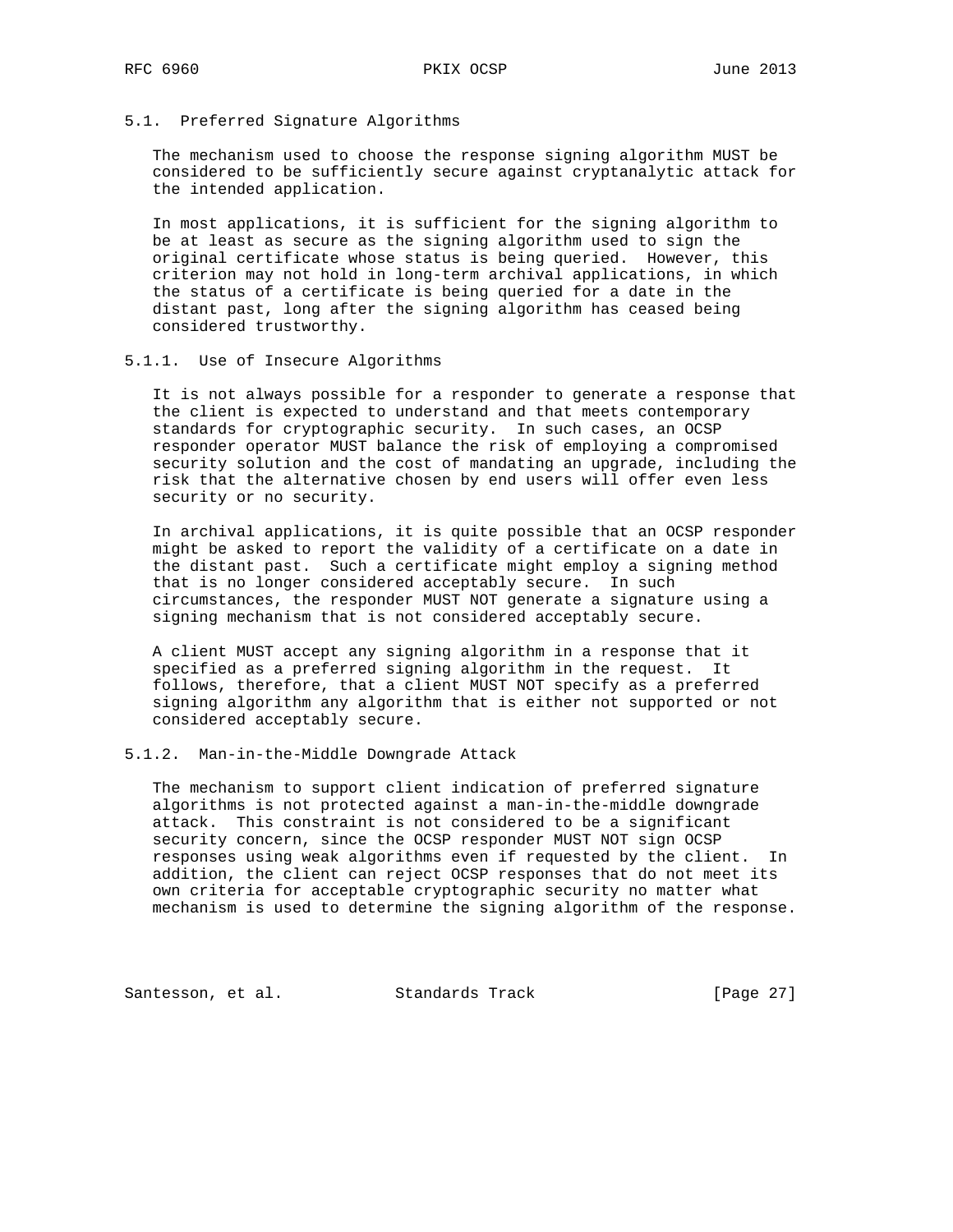5.1.3. Denial-of-Service Attack

 Algorithm agility mechanisms defined in this document introduce a slightly increased attack surface for denial-of-service attacks where the client request is altered to require algorithms that are not supported by the server. Denial-of-service considerations as discussed in RFC 4732 [RFC4732] are relevant for this document.

6. IANA Considerations

 This document includes media type registrations (in Appendix C) for ocsp-request and ocsp-response that were registered when RFC 2560 was published. Because this document obsoletes RFC 2560, IANA has updated the references in the "Application Media Types" registry for ocsp-request and ocsp-response to point to this document.

- 7. References
- 7.1. Normative References
	- [RFC2119] Bradner, S., "Key words for use in RFCs to Indicate Requirement Levels", BCP 14, RFC 2119, March 1997.
	- [RFC2616] Fielding, R., Gettys, J., Mogul, J., Frystyk, H., Masinter, L., Leach, P., and T. Berners-Lee, "Hypertext Transfer Protocol -- HTTP/1.1", RFC 2616, June 1999.
	- [RFC3279] Bassham, L., Polk, W., and R. Housley, "Algorithms and Identifiers for the Internet X.509 Public Key Infrastructure Certificate and Certificate Revocation List (CRL) Profile", RFC 3279, April 2002.
	- [RFC3986] Berners-Lee, T., Fielding, R., and L. Masinter, "Uniform Resource Identifier (URI): Generic Syntax", STD 66, RFC 3986, January 2005.
	- [RFC4055] Schaad, J., Kaliski, B., and R. Housley, "Additional Algorithms and Identifiers for RSA Cryptography for use in the Internet X.509 Public Key Infrastructure Certificate and Certificate Revocation List (CRL) Profile", RFC 4055, June 2005.
	- [RFC5280] Cooper, D., Santesson, S., Farrell, S., Boeyen, S., Housley, R., and W. Polk, "Internet X.509 Public Key Infrastructure Certificate and Certificate Revocation List (CRL) Profile", RFC 5280, May 2008.

Santesson, et al. Standards Track [Page 28]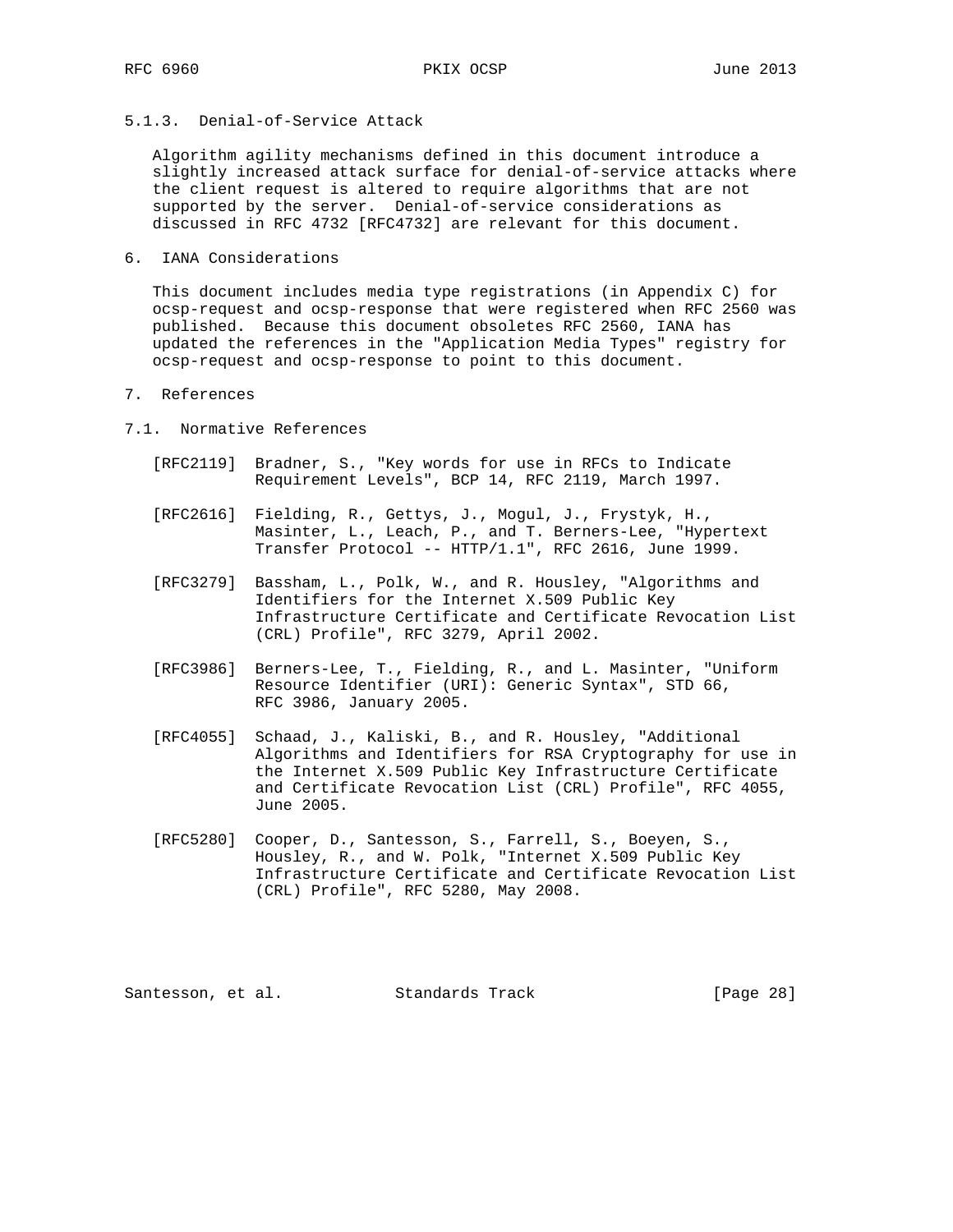- [RFC5751] Ramsdell, B. and S. Turner, "Secure/Multipurpose Internet Mail Extensions (S/MIME) Version 3.2 Message Specification", RFC 5751, January 2010.
- [RFC6277] Santesson, S. and P. Hallam-Baker, "Online Certificate Status Protocol Algorithm Agility", RFC 6277, June 2011.
- [X.690] ITU-T Recommendation X.690 (2008) | ISO/IEC 8825-1:2008, "Information Technology - ASN.1 encoding rules: Specification of Basic Encoding Rules (BER), Canonical Encoding Rules (CER) and Distinguished Encoding Rules (DER)", November 2008.
- 7.2. Informative References
	- [RFC2560] Myers, M., Ankney, R., Malpani, A., Galperin, S., and C. Adams, "X.509 Internet Public Key Infrastructure Online Certificate Status Protocol - OCSP", RFC 2560, June 1999.
	- [RFC4732] Handley, M., Ed., Rescorla, E., Ed., and IAB, "Internet Denial-of-Service Considerations", RFC 4732, December 2006.
	- [RFC5019] Deacon, A. and R. Hurst, "The Lightweight Online Certificate Status Protocol (OCSP) Profile for High-Volume Environments", RFC 5019, September 2007.
	- [RFC5912] Hoffman, P. and J. Schaad, "New ASN.1 Modules for the Public Key Infrastructure Using X.509 (PKIX)", RFC 5912, June 2010.
- 8. Acknowledgements

 Development of this document has been made possible thanks to extensive inputs from members of the PKIX working group.

 Jim Schaad provided valuable support by compiling and checking the ASN.1 modules of this specification.

Santesson, et al. Standards Track [Page 29]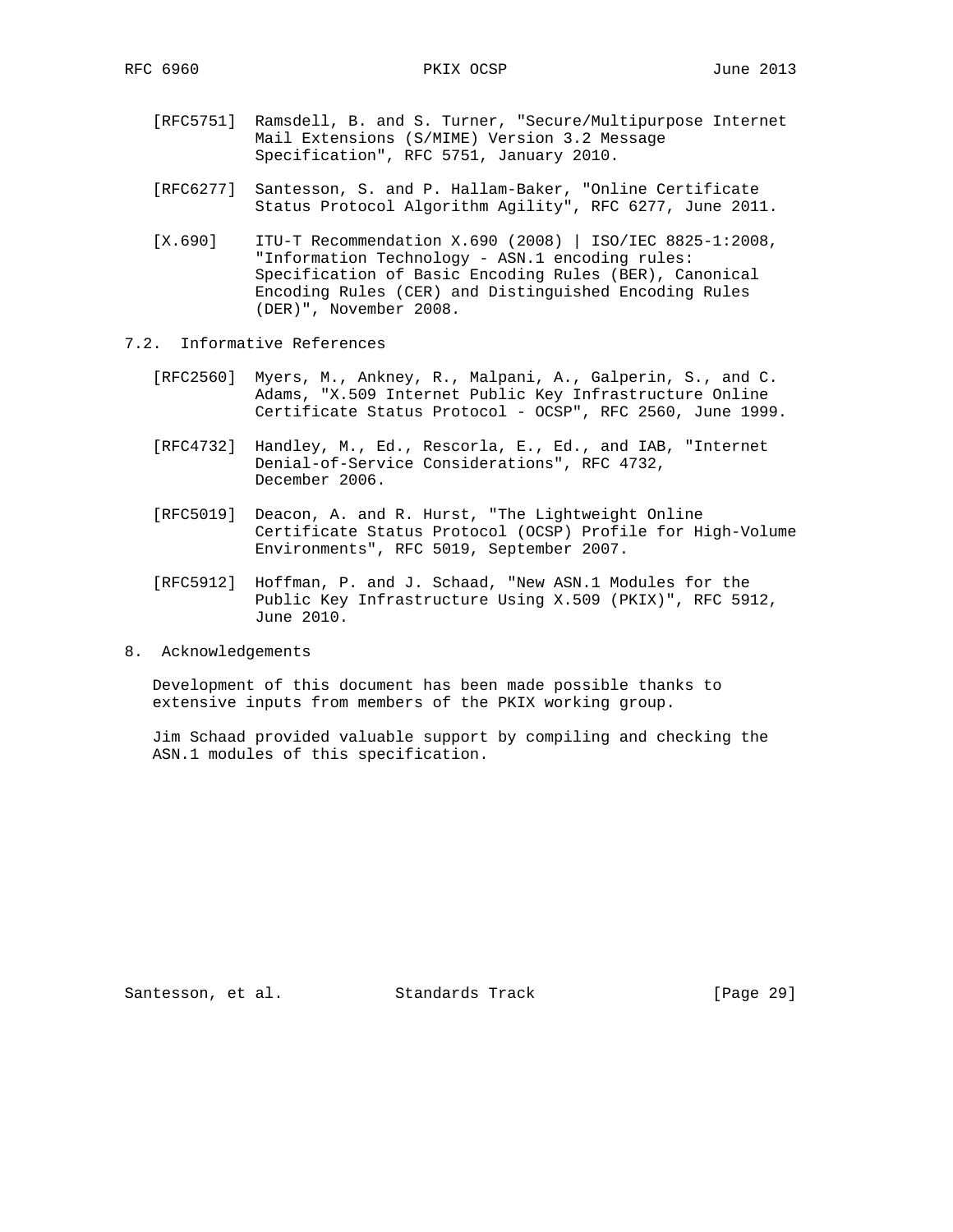# Appendix A. OCSP over HTTP

 This section describes the formatting that will be done to the request and response to support HTTP [RFC2616].

#### A.1. Request

 HTTP-based OCSP requests can use either the GET or the POST method to submit their requests. To enable HTTP caching, small requests (that after encoding are less than 255 bytes) MAY be submitted using GET. If HTTP caching is not important or if the request is greater than 255 bytes, the request SHOULD be submitted using POST. Where privacy is a requirement, OCSP transactions exchanged using HTTP MAY be protected using either Transport Layer Security/Secure Socket Layer (TLS/SSL) or some other lower-layer protocol.

An OCSP request using the GET method is constructed as follows:

 GET {url}/{url-encoding of base-64 encoding of the DER encoding of the OCSPRequest}

 where {url} may be derived from the value of the authority information access extension in the certificate being checked for revocation, or other local configuration of the OCSP client.

 An OCSP request using the POST method is constructed as follows: The Content-Type header has the value "application/ocsp-request", while the body of the message is the binary value of the DER encoding of the OCSPRequest.

## A.2. Response

 An HTTP-based OCSP response is composed of the appropriate HTTP headers, followed by the binary value of the DER encoding of the OCSPResponse. The Content-Type header has the value "application/ocsp-response". The Content-Length header SHOULD specify the length of the response. Other HTTP headers MAY be present and MAY be ignored if not understood by the requestor.

#### Appendix B. ASN.1 Modules

 This appendix includes the ASN.1 modules for OCSP. Appendix B.1 includes an ASN.1 module that conforms to the 1998 version of ASN.1 for all syntax elements of OCSP, including the preferred signature algorithms extension that was defined in [RFC6277]. This module replaces the modules in Appendix B of [RFC2560] and Appendix A.2 of [RFC6277]. Appendix B.2 includes an ASN.1 module, corresponding to the module present in B.1, that conforms to the 2008 version of

Santesson, et al. Standards Track [Page 30]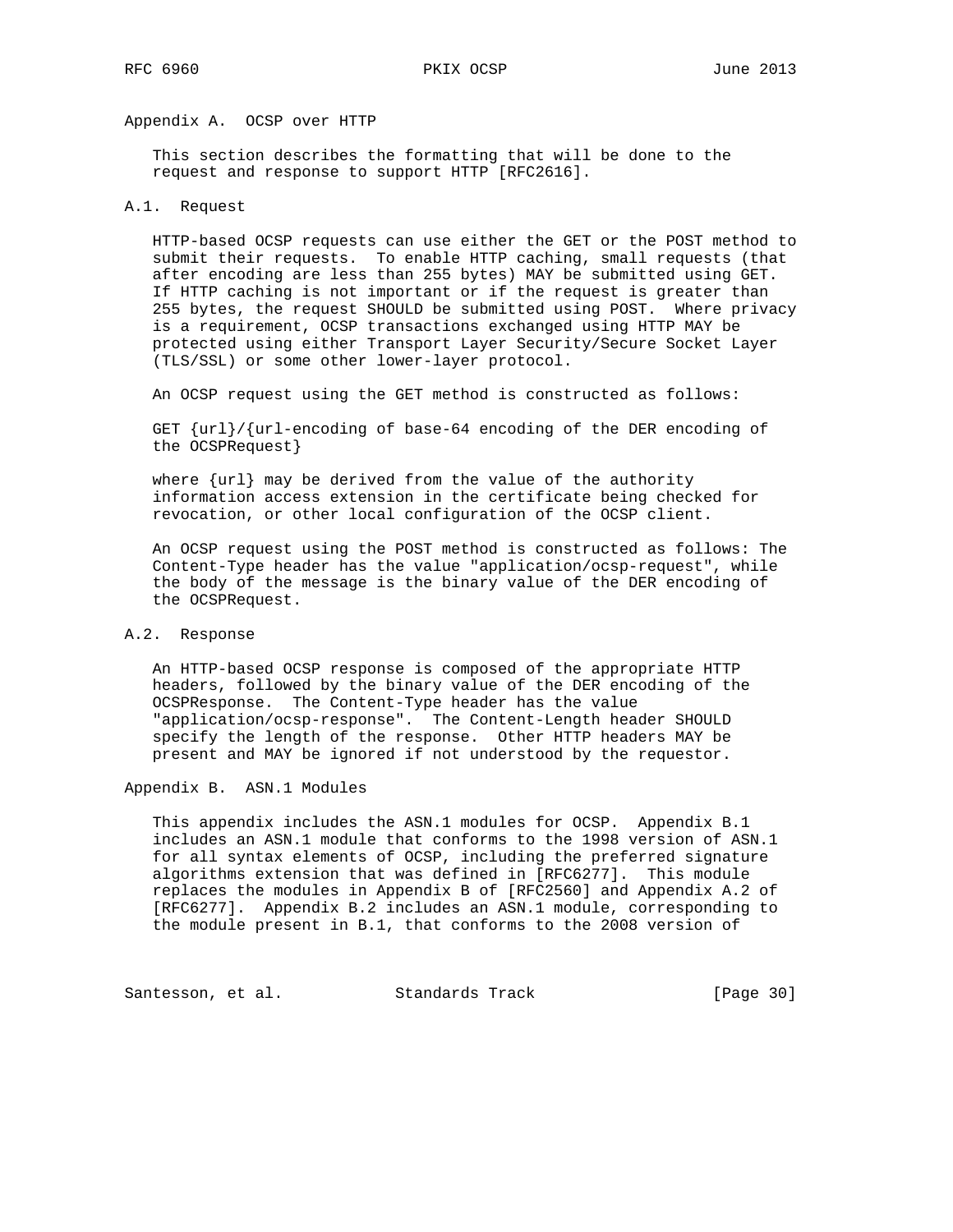## RFC 6960 PKIX OCSP June 2013

 ASN.1. This module replaces the modules in Section 12 of [RFC5912] and Appendix A.1 of [RFC6277]. Although a 2008 ASN.1 module is provided, the module in Appendix B.1 remains the normative module as per the policy of the PKIX working group. B.1. OCSP in ASN.1 - 1998 Syntax OCSP-2013-88  ${iso(1)}$  identified-organization(3) dod(6) internet(1) security(5) mechanisms(5) pkix(7) id-mod(0) id-mod-ocsp-2013-88(81)} DEFINITIONS EXPLICIT TAGS ::= BEGIN IMPORTS -- PKIX Certificate Extensions AuthorityInfoAccessSyntax, CRLReason, GeneralName FROM PKIX1Implicit88 { iso(1) identified-organization(3) dod(6) internet(1) security(5) mechanisms(5) pkix(7) id-mod(0) id-pkix1-implicit(19) } Name, CertificateSerialNumber, Extensions, id-kp, id-ad-ocsp, Certificate, AlgorithmIdentifier FROM PKIX1Explicit88 { iso(1) identified-organization(3) dod(6) internet(1) security(5) mechanisms(5) pkix(7) id-mod(0) id-pkix1-explicit(18) }; OCSPRequest ::= SEQUENCE { tbsRequest TBSRequest, optionalSignature [0] EXPLICIT Signature OPTIONAL } TBSRequest ::= SEQUENCE { version [0] EXPLICIT Version DEFAULT v1, requestorName [1] EXPLICIT GeneralName OPTIONAL, requestList SEQUENCE OF Request, requestExtensions [2] EXPLICIT Extensions OPTIONAL } Signature ::= SEQUENCE { signatureAlgorithm AlgorithmIdentifier, signature BIT STRING, certs [0] EXPLICIT SEQUENCE OF Certificate OPTIONAL } Version ::= INTEGER  $\{ v1(0) \}$ 

Santesson, et al. Standards Track [Page 31]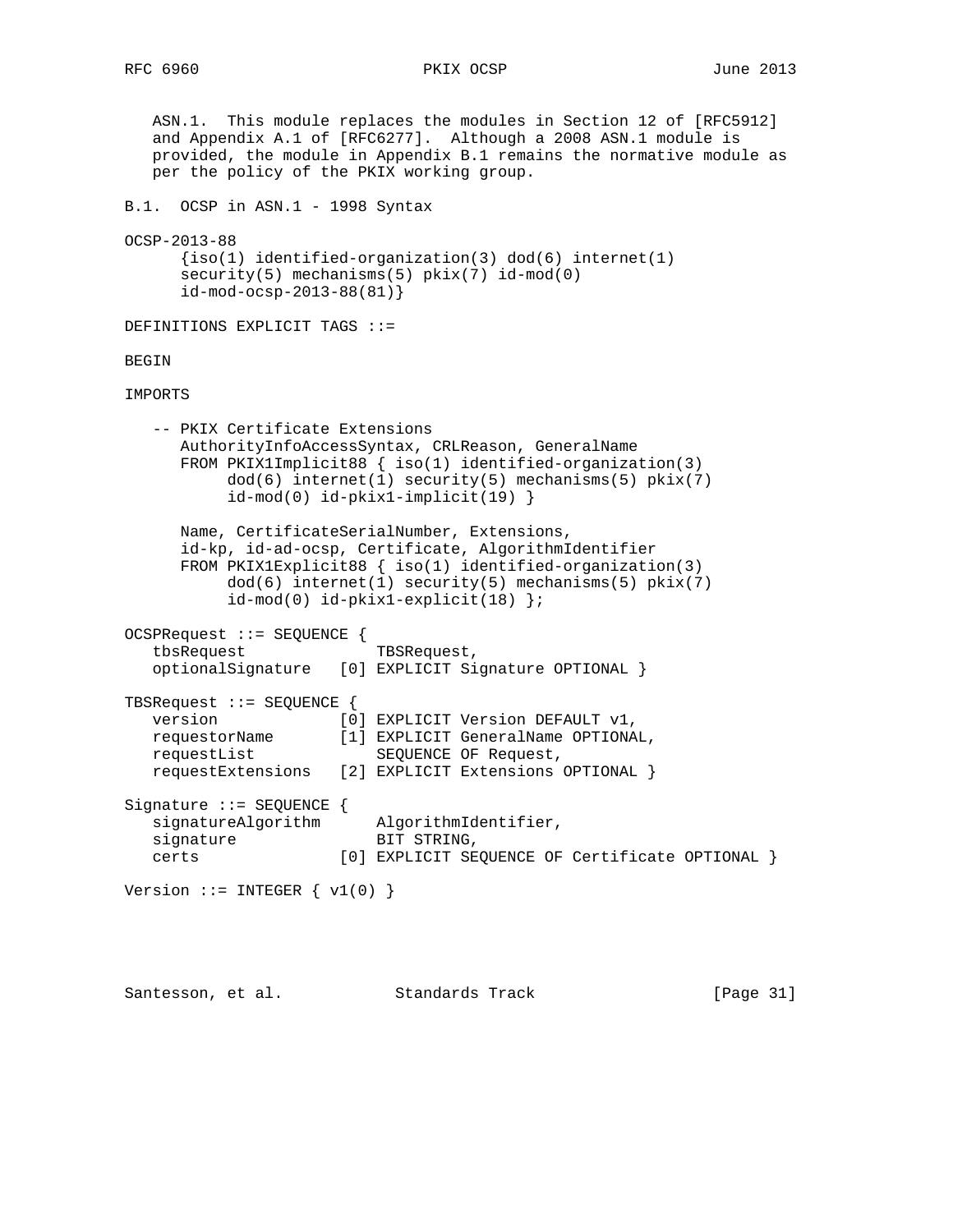Request ::= SEQUENCE { reqCert CertID, singleRequestExtensions [0] EXPLICIT Extensions OPTIONAL } CertID ::= SEQUENCE { hashAlgorithm AlgorithmIdentifier, issuerNameHash OCTET STRING, -- Hash of issuer's DN issuerKeyHash OCTET STRING, -- Hash of issuer's public key serialNumber CertificateSerialNumber } OCSPResponse ::= SEQUENCE { responseStatus OCSPResponseStatus, responseBytes [0] EXPLICIT ResponseBytes OPTIONAL } OCSPResponseStatus ::= ENUMERATED { successful (0), -- Response has valid confirmations malformedRequest (1), -- Illegal confirmation request internalError (2), -- Internal error in issuer tryLater (3), -- Try again later -- (4) is not used sigRequired (5), -- Must sign the request unauthorized (6) -- Request unauthorized } ResponseBytes ::= SEQUENCE { responseType OBJECT IDENTIFIER, response OCTET STRING } BasicOCSPResponse ::= SEQUENCE { tbsResponseData ResponseData, signatureAlgorithm AlgorithmIdentifier, signature BIT STRING, certs [0] EXPLICIT SEQUENCE OF Certificate OPTIONAL } ResponseData ::= SEQUENCE { version [0] EXPLICIT Version DEFAULT v1, responderID ResponderID, producedAt GeneralizedTime, responses SEQUENCE OF SingleResponse, responseExtensions [1] EXPLICIT Extensions OPTIONAL } ResponderID ::= CHOICE { byName [1] Name, byKey [2] KeyHash }

Santesson, et al. Standards Track [Page 32]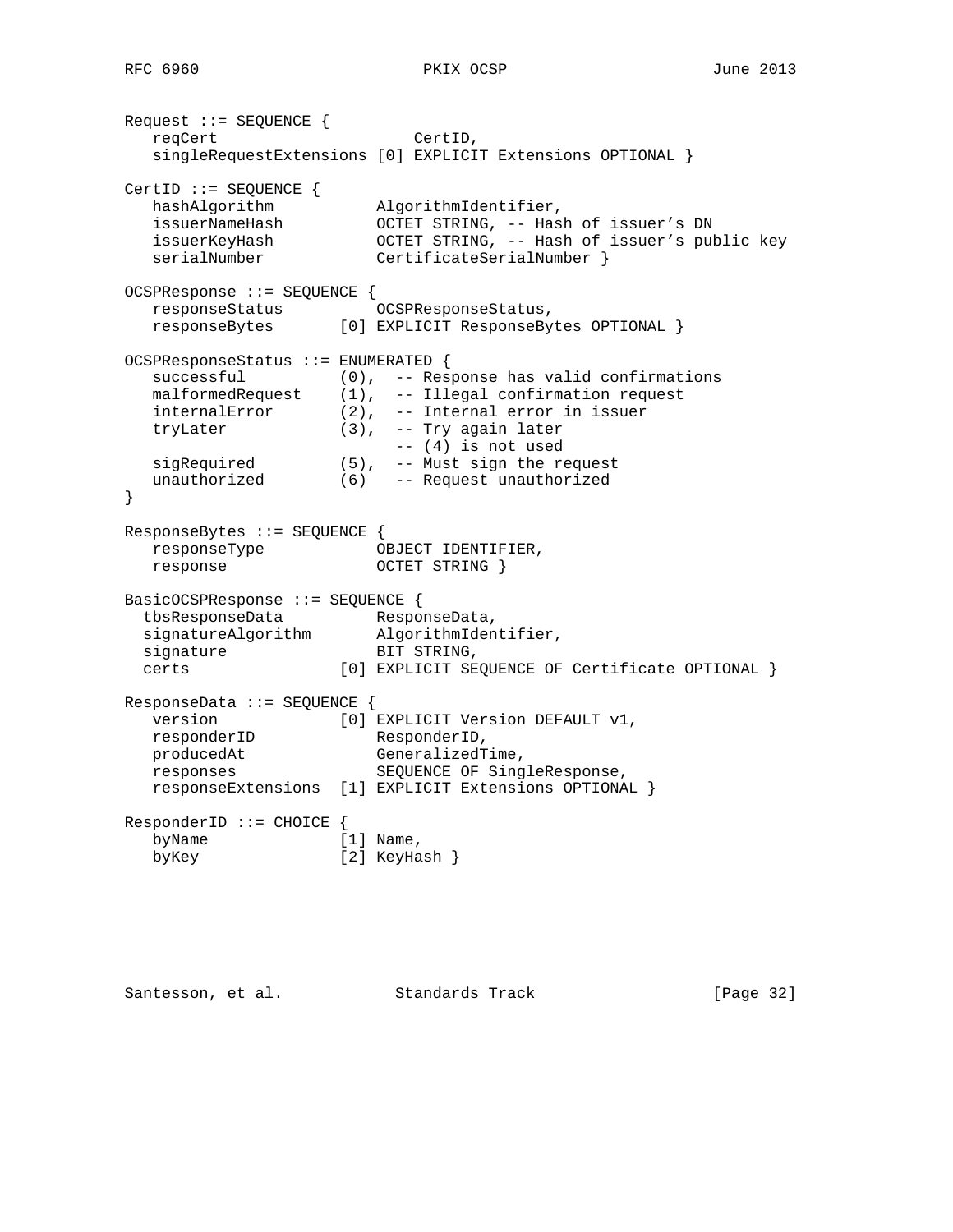KeyHash ::= OCTET STRING -- SHA-1 hash of responder's public key -- (i.e., the SHA-1 hash of the value of the -- BIT STRING subjectPublicKey [excluding -- the tag, length, and number of unused -- bits] in the responder's certificate) SingleResponse ::= SEQUENCE { certID CertID, certStatus CertStatus, thisUpdate GeneralizedTime, nextUpdate [0] EXPLICIT GeneralizedTime OPTIONAL, singleExtensions [1] EXPLICIT Extensions OPTIONAL } CertStatus ::= CHOICE { good [0] IMPLICIT NULL, revoked [1] IMPLICIT RevokedInfo, unknown [2] IMPLICIT UnknownInfo } RevokedInfo ::= SEQUENCE { revocationTime GeneralizedTime, revocationReason [0] EXPLICIT CRLReason OPTIONAL } UnknownInfo ::= NULL ArchiveCutoff ::= GeneralizedTime AcceptableResponses ::= SEQUENCE OF OBJECT IDENTIFIER ServiceLocator ::= SEQUENCE { issuer Name, locator <br>  $\begin{array}{c} \texttt{Authority} \texttt{InfoAccessSyntax} \end{array}$ CrlID ::= SEQUENCE { crlUrl [0] EXPLICIT IA5String OPTIONAL, crlNum  $[1]$  EXPLICIT INTEGER OPTIONAL, crlTime [2] EXPLICIT GeneralizedTime OPTIONAL } PreferredSignatureAlgorithms ::= SEQUENCE OF PreferredSignatureAlgorithm PreferredSignatureAlgorithm ::= SEQUENCE { sigIdentifier AlgorithmIdentifier, certIdentifier AlgorithmIdentifier OPTIONAL }

Santesson, et al. Standards Track [Page 33]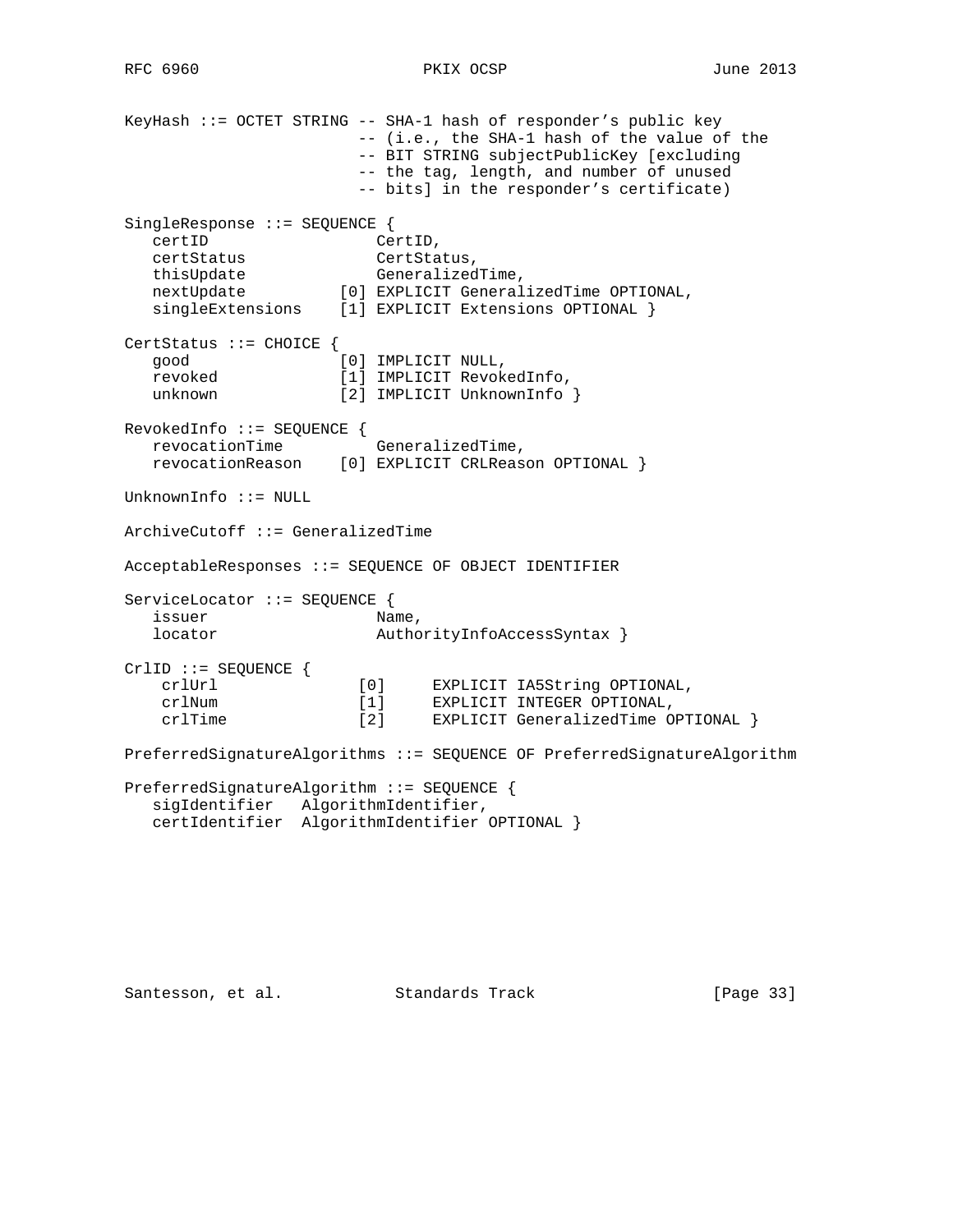-- Object Identifiers id-kp-OCSPSigning OBJECT IDENTIFIER ::= { id-kp 9 } id-pkix-ocsp OBJECT IDENTIFIER ::= { id-ad-ocsp } id-pkix-ocsp-basic OBJECT IDENTIFIER ::= { id-pkix-ocsp 1 } id-pkix-ocsp-nonce OBJECT IDENTIFIER ::= { id-pkix-ocsp 2 } id-pkix-ocsp-crl OBJECT IDENTIFIER ::= { id-pkix-ocsp 3 } id-pkix-ocsp-response OBJECT IDENTIFIER ::= { id-pkix-ocsp 4 } id-pkix-ocsp-nocheck OBJECT IDENTIFIER ::= { id-pkix-ocsp 5 } id-pkix-ocsp-archive-cutoff OBJECT IDENTIFIER  $::=$  { id-pkix-ocsp 6 } id-pkix-ocsp-service-locator OBJECT IDENTIFIER ::= { id-pkix-ocsp 7 } id-pkix-ocsp-pref-sig-algs OBJECT IDENTIFIER  $::=$   $\{$  id-pkix-ocsp 8  $\}$  $id-pkix-ocsp-extended-revoke OBJECT IDENTIFFIER ::=\{ id-pkix-ocsp 9 \}$ END B.2. OCSP in ASN.1 - 2008 Syntax OCSP-2013-08  ${s(1)$  identified-organization(3) dod(6) internet(1) security(5) mechanisms(5)  $pkix(7) id-mod(0) id-mod-ocsp-2013-08(82)$ DEFINITIONS EXPLICIT TAGS ::= BEGIN IMPORTS Extensions{}, EXTENSION, ATTRIBUTE FROM PKIX-CommonTypes-2009 -- From [RFC5912]  $\{iso(1)$  identified-organization(3) dod(6) internet(1) security(5) mechanisms(5) pkix(7) id-mod(0) id-mod-pkixCommon-02(57)} AlgorithmIdentifier{}, DIGEST-ALGORITHM, SIGNATURE-ALGORITHM, PUBLIC-KEY FROM AlgorithmInformation-2009 -- From [RFC5912]  ${iso(1)}$  identified-organization(3) dod(6) internet(1) security(5) mechanisms(5) pkix(7) id-mod(0) id-mod-algorithmInformation-02(58)} AuthorityInfoAccessSyntax, GeneralName, CrlEntryExtensions FROM PKIX1Implicit-2009 -- From [RFC5912]  $\{iso(1)$  identified-organization(3) dod(6) internet(1) security(5) mechanisms(5) pkix(7) id-mod(0) id-mod-pkix1-implicit-02(59)} Name, CertificateSerialNumber, id-kp, id-ad-ocsp, Certificate FROM PKIX1Explicit-2009 -- From [RFC5912]  ${iso(1)}$  identified-organization(3) dod(6) internet(1) security(5)  $mechanisms(5) pkix(7) id-mod(0) id-mod-pkix1-explicit-02(51)$ 

Santesson, et al. Standards Track [Page 34]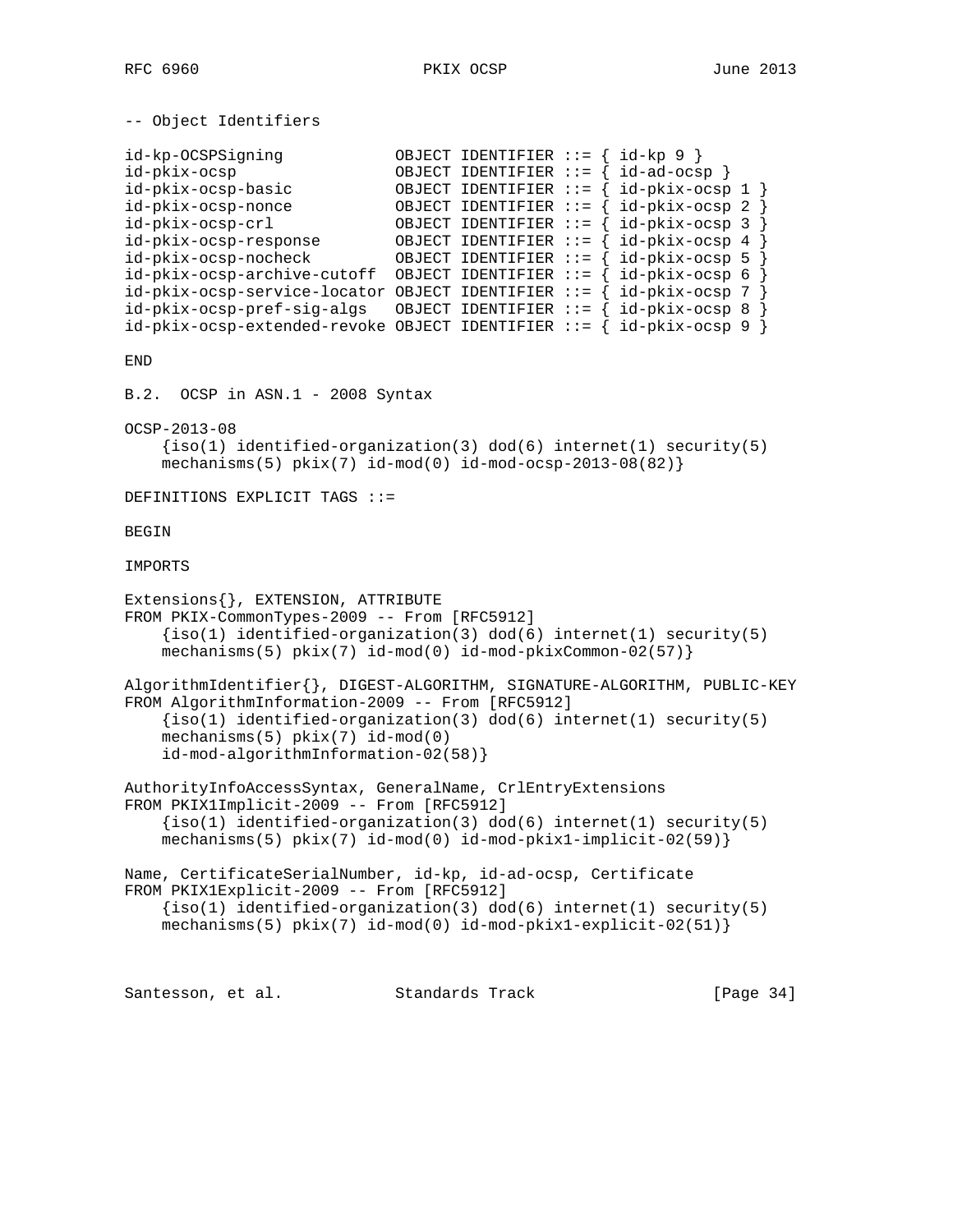sa-dsaWithSHA1, sa-rsaWithMD2, sa-rsaWithMD5, sa-rsaWithSHA1 FROM PKIXAlgs-2009 -- From [RFC5912]  $\{iso(1)$  identified-organization(3) dod(6) internet(1) security(5) mechanisms(5) pkix(7) id-mod(0) id-mod-pkix1-algorithms2008-02(56)}; OCSPRequest ::= SEQUENCE { tbsRequest TBSRequest, optionalSignature [0] EXPLICIT Signature OPTIONAL } TBSRequest ::= SEQUENCE {<br>version ::= SEQUENCE {<br>[0] EXPLICIT Version DEFAULT v1, version [0] EXPLICIT Version DEFAULT v1, requestorName [1] EXPLICIT GeneralName OPTIONAL, requestList SEQUENCE OF Request, requestExtensions [2] EXPLICIT Extensions {{re-ocsp-nonce | re-ocsp-response, ..., re-ocsp-preferred-signature-algorithms}} OPTIONAL } Signature ::= SEQUENCE { signatureAlgorithm AlgorithmIdentifier  $\{SIGNATURE-ALGORITHM, \{... \}\},$ signature BIT STRING, certs [0] EXPLICIT SEQUENCE OF Certificate OPTIONAL } Version  $::=$  INTEGER  $\{ v1(0) \}$ Request ::= SEQUENCE { reqCert CertID, singleRequestExtensions [0] EXPLICIT Extensions { {re-ocsp-service-locator, ...}} OPTIONAL } CertID ::= SEQUENCE { hashAlgorithm  $\texttt{AlgorithmIdentifier}$  (DIGEST-ALGORITHM,  $\{ \ldots \}$ ),  $\{\texttt{DIGEST-ALGORITHM},\enspace \{\dots\}\}$  , issuerNameHash OCTET STRING, -- Hash of issuer's DN issuerKeyHash OCTET STRING, -- Hash of issuer's public key serialNumber CertificateSerialNumber } OCSPResponse ::= SEQUENCE { responseStatus OCSPResponseStatus, responseBytes [0] EXPLICIT ResponseBytes OPTIONAL }

Santesson, et al. Standards Track [Page 35]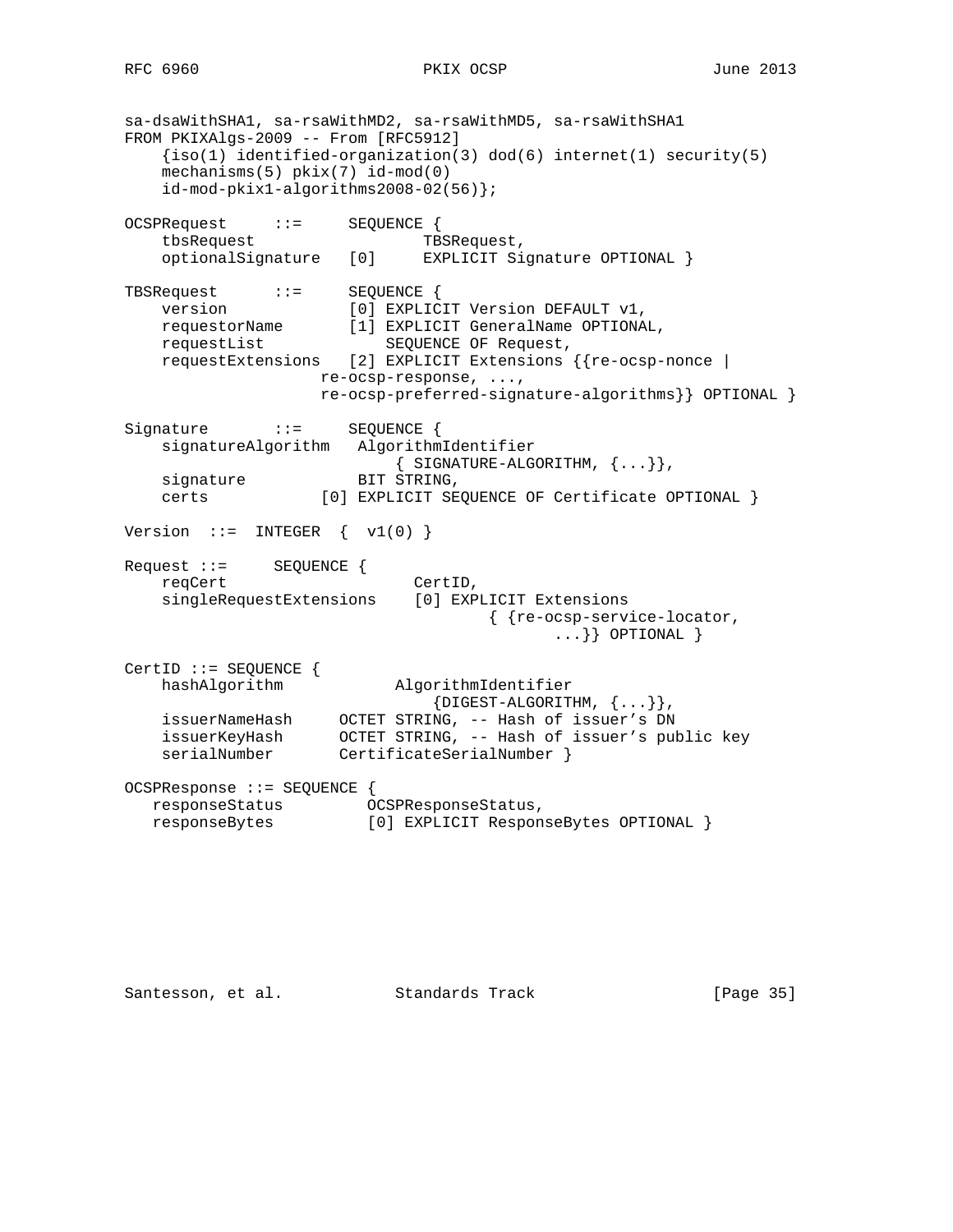```
OCSPResponseStatus ::= ENUMERATED {
 successful (0), -- Response has valid confirmations
 malformedRequest (1), -- Illegal confirmation request
 internalError (2), -- Internal error in issuer
    tryLater (3), -- Try again later
 -- (4) is not used
 sigRequired (5), -- Must sign the request
 unauthorized (6) -- Request unauthorized
}
RESPONSE ::= TYPE-IDENTIFIER
ResponseSet RESPONSE ::= {basicResponse, ...}
ResponseBytes ::= SEQUENCE {
    responseType RESPONSE.
                        &id ({ResponseSet}),
    response OCTET STRING (CONTAINING RESPONSE.
                         &Type({ResponseSet}{@responseType}))}
basicResponse RESPONSE ::=
    { BasicOCSPResponse IDENTIFIED BY id-pkix-ocsp-basic }
BasicOCSPResponse ::= SEQUENCE {
 tbsResponseData ResponseData,
  signatureAlgorithm AlgorithmIdentifier{SIGNATURE-ALGORITHM,
                         {sa-dsaWithSHA1 | sa-rsaWithSHA1 |
                             sa-rsawithMD5 | sa-rsawithMD2, ... \},signature BIT STRING,<br>certs [0] EXPLICIT SE
                [0] EXPLICIT SEQUENCE OF Certificate OPTIONAL }
ResponseData ::= SEQUENCE {
 version [0] EXPLICIT Version DEFAULT v1,
responderID ResponderID,
  producedAt GeneralizedTime,
   responses SEQUENCE OF SingleResponse,
   responseExtensions [1] EXPLICIT Extensions
                           {r \in -ocsp-nonce, ...,} re-ocsp-extended-revoke}} OPTIONAL }
ResponderID ::= CHOICE {
   byName [1] Name,
   byKey [2] KeyHash }
KeyHash ::= OCTET STRING -- SHA-1 hash of responder's public key
                       -- (excluding the tag and length fields)
```
Santesson, et al. Standards Track [Page 36]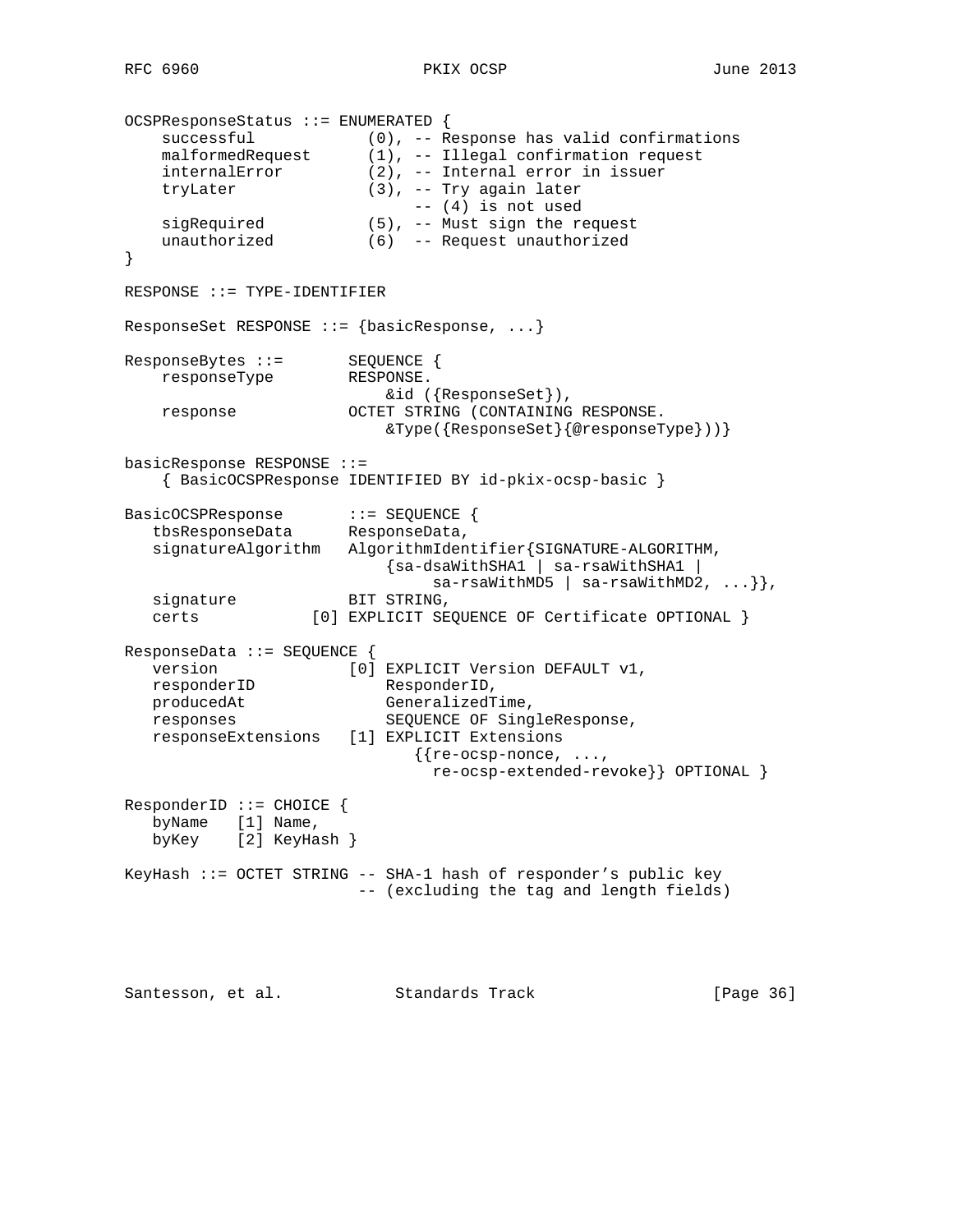```
SingleResponse ::= SEQUENCE {
   certID CertID,
   certStatus CertStatus,
thisUpdate GeneralizedTime,
 nextUpdate [0] EXPLICIT GeneralizedTime OPTIONAL,
 singleExtensions [1] EXPLICIT Extensions{{re-ocsp-crl |
                                       re-ocsp-archive-cutoff |
                                       CrlEntryExtensions, ...}
                                       } OPTIONAL }
CertStatus ::= CHOICE {
   good [0] IMPLICIT NULL,
 revoked [1] IMPLICIT RevokedInfo,
 unknown [2] IMPLICIT UnknownInfo }
RevokedInfo ::= SEQUENCE {
   revocationTime GeneralizedTime,
    revocationReason [0] EXPLICIT CRLReason OPTIONAL }
UnknownInfo ::= NULL
ArchiveCutoff ::= GeneralizedTime
AcceptableResponses ::= SEQUENCE OF RESPONSE.&id({ResponseSet})
ServiceLocator ::= SEQUENCE {
    issuer Name,
    locator AuthorityInfoAccessSyntax }
CrlID ::= SEQUENCE {
    crlUrl [0] EXPLICIT IA5String OPTIONAL,
    crlNum [1] EXPLICIT INTEGER OPTIONAL,
    crlTime [2] EXPLICIT GeneralizedTime OPTIONAL }
PreferredSignatureAlgorithms ::= SEQUENCE OF PreferredSignatureAlgorithm
PreferredSignatureAlgorithm ::= SEQUENCE {
  sigIdentifier AlgorithmIdentifier{SIGNATURE-ALGORITHM, {...}},
   certIdentifier AlgorithmIdentifier{PUBLIC-KEY, {...}} OPTIONAL
}
-- Certificate Extensions
ext-ocsp-nocheck EXTENSION ::= { SYNTAX NULL IDENTIFIED
                             BY id-pkix-ocsp-nocheck }
```
Santesson, et al. Standards Track [Page 37]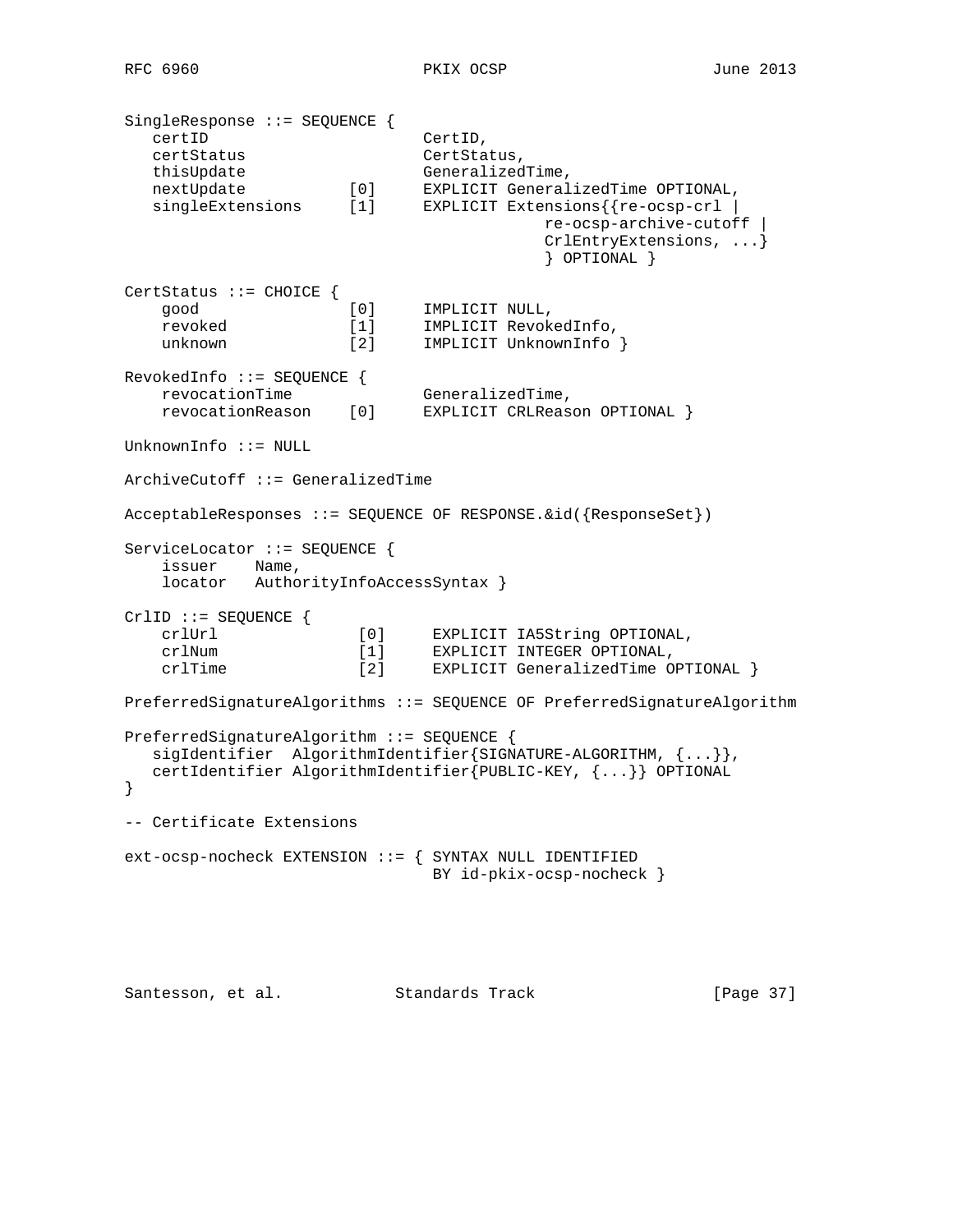-- Request Extensions re-ocsp-nonce EXTENSION ::= { SYNTAX OCTET STRING IDENTIFIED BY id-pkix-ocsp-nonce } re-ocsp-response EXTENSION ::= { SYNTAX AcceptableResponses IDENTIFIED BY id-pkix-ocsp-response } re-ocsp-service-locator EXTENSION ::= { SYNTAX ServiceLocator IDENTIFIED BY id-pkix-ocsp-service-locator } re-ocsp-preferred-signature-algorithms EXTENSION ::= { SYNTAX PreferredSignatureAlgorithms IDENTIFIED BY id-pkix-ocsp-pref-sig-algs } -- Response Extensions re-ocsp-crl EXTENSION ::= { SYNTAX CrlID IDENTIFIED BY id-pkix-ocsp-crl } re-ocsp-archive-cutoff EXTENSION ::= { SYNTAX ArchiveCutoff IDENTIFIED BY id-pkix-ocsp-archive-cutoff } re-ocsp-extended-revoke EXTENSION ::= { SYNTAX NULL IDENTIFIED BY id-pkix-ocsp-extended-revoke } -- Object Identifiers id-kp-OCSPSigning OBJECT IDENTIFIER ::= { id-kp 9 } id-pkix-ocsp OBJECT IDENTIFIER ::= id-ad-ocsp id-pkix-ocsp-basic OBJECT IDENTIFIER ::= { id-pkix-ocsp 1 } id-pkix-ocsp-nonce OBJECT IDENTIFIER ::= { id-pkix-ocsp 2 } id-pkix-ocsp-crl OBJECT IDENTIFIER ::= { id-pkix-ocsp 3 } id-pkix-ocsp-response OBJECT IDENTIFIER ::= { id-pkix-ocsp 4 } id-pkix-ocsp-nocheck OBJECT IDENTIFIER ::= { id-pkix-ocsp 5 } id-pkix-ocsp-archive-cutoff OBJECT IDENTIFIER ::= { id-pkix-ocsp 6 } id-pkix-ocsp-service-locator OBJECT IDENTIFIER ::= { id-pkix-ocsp 7 } id-pkix-ocsp-pref-sig-algs OBJECT IDENTIFIER ::= { id-pkix-ocsp 8 } id-pkix-ocsp-extended-revoke OBJECT IDENTIFIER ::= { id-pkix-ocsp 9 }

END

Santesson, et al. Standards Track [Page 38]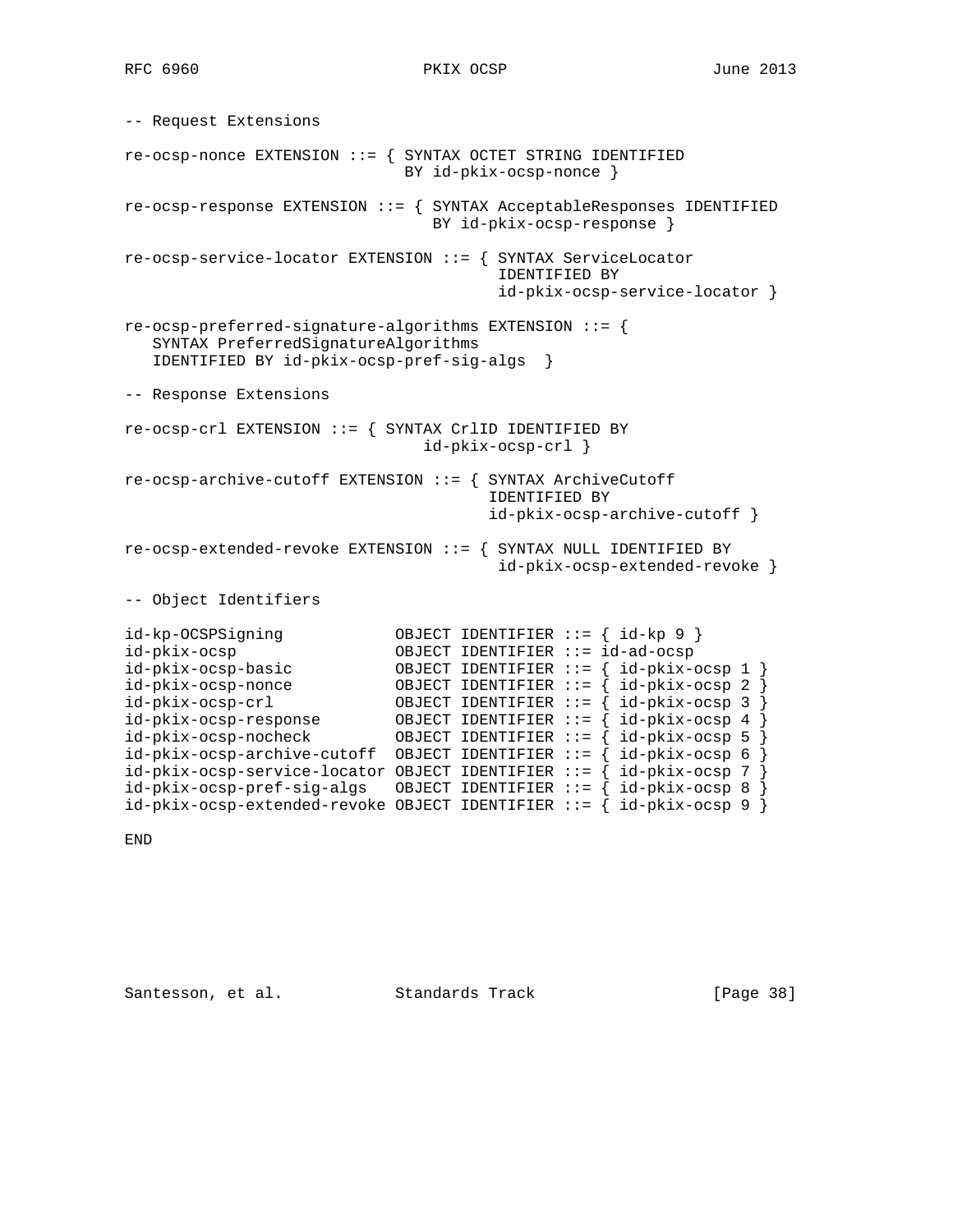# Appendix C. MIME Registrations

C.1. application/ocsp-request

 To: ietf-types@iana.org Subject: Registration of MIME media type application/ocsp-request

MIME media type name: application

MIME subtype name: ocsp-request

Required parameters: None

Optional parameters: None

Encoding considerations: binary

 Security considerations: Carries a request for information. This request may optionally be cryptographically signed.

Interoperability considerations: None

 Published specification: IETF PKIX Working Group document on the Online Certificate Status Protocol - OCSP

Applications which use this media type: OCSP clients

Additional information:

 Magic number(s): None File extension(s): .ORQ Macintosh File Type Code(s): none

 Person & email address to contact for further information: Stefan Santesson <sts@aaa-sec.com>

Intended usage: COMMON

Author/Change controller: IETF

Santesson, et al. Standards Track [Page 39]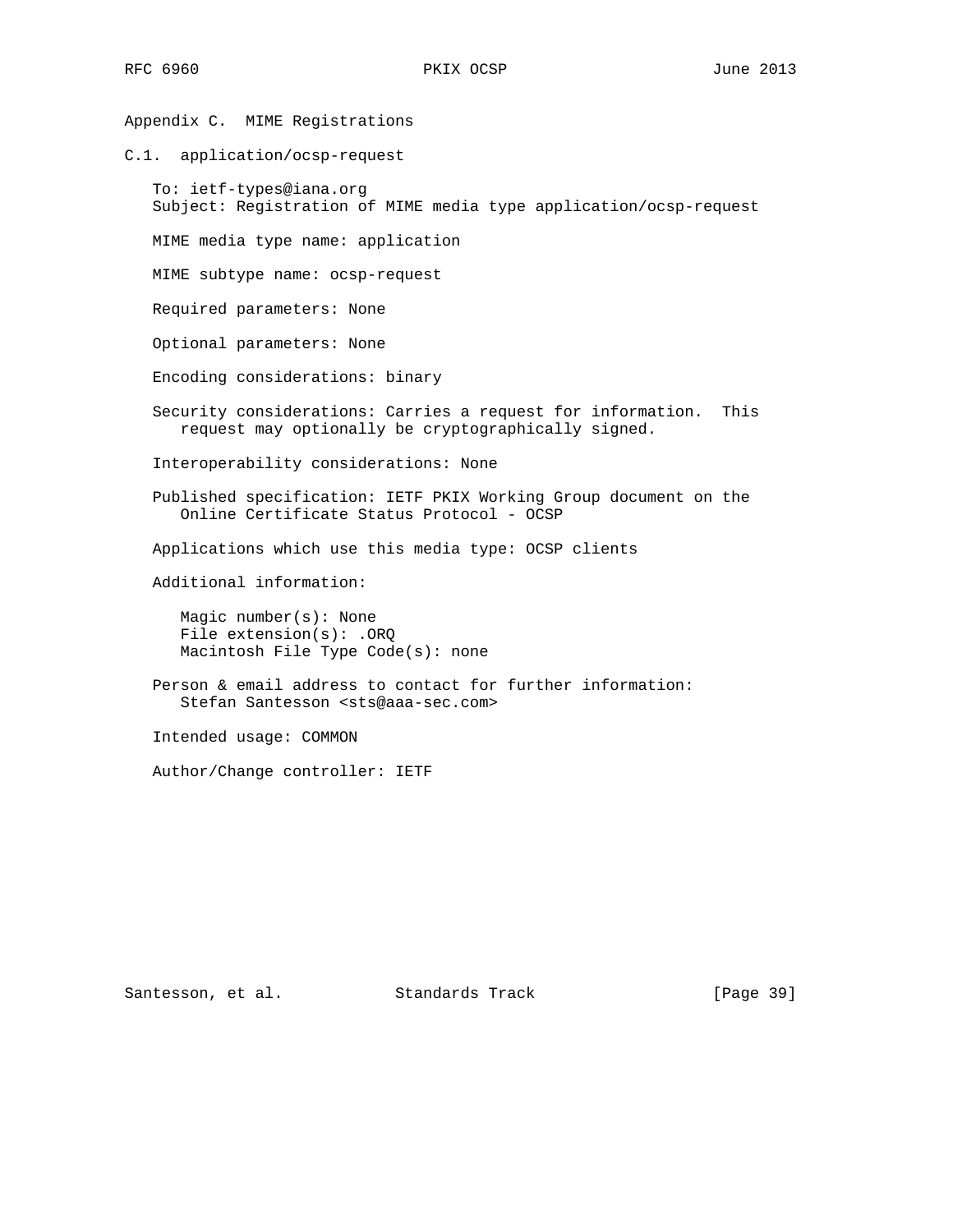C.2. application/ocsp-response

 To: ietf-types@iana.org Subject: Registration of MIME media type application/ocsp-response MIME media type name: application MIME subtype name: ocsp-response Required parameters: None Optional parameters: None Encoding considerations: binary Security considerations: Carries a cryptographically signed response. Interoperability considerations: None Published specification: IETF PKIX Working Group document on the Online Certificate Status Protocol - OCSP Applications which use this media type: OCSP servers Additional information: Magic number(s): None File extension(s): .ORS Macintosh File Type Code(s): none Person & email address to contact for further information: Stefan Santesson <sts@aaa-sec.com> Intended usage: COMMON Author/Change controller: IETF

Santesson, et al. Standards Track [Page 40]